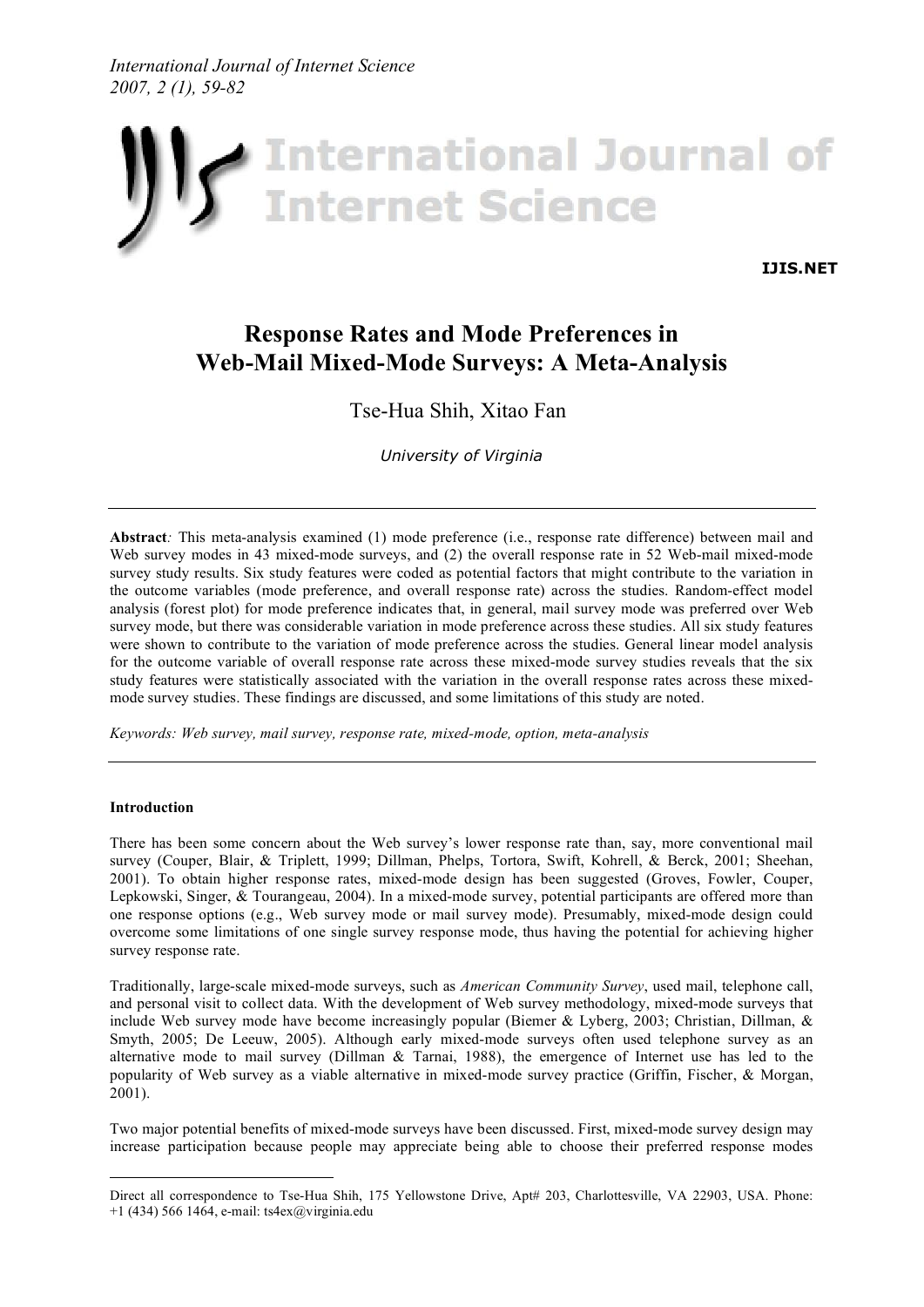(Dillman, 2000; Schaefer & Dillman, 1998). Some research suggests that individuals have different mode preferences (Groves & Kahn, 1979), and providing alternative response modes may be an effective way of improving response rates (Shettle & Mooney, 1999). Mixed-mode design is potentially capable of accommodating these personal preferences, thus leading to non-response reduction (Dillman & Tarnai, 1988). Second, cost consideration for data collection has led researchers to consider using different survey response modes as a way for reducing survey cost. Including the Web survey mode in a mixed-mode survey has been considered as a strategy for cost reduction (Dillman, 2000; Schaefer & Dillman, 1998). The emergence of Internet and Web survey has led numerous studies to combine Web and mail surveys to examine two important aspects: mode preference (i.e. the response rate difference between Web and mail survey modes), and the overall response rate. These studies provide the opportunities to understand the advantages and disadvantages of Webmail mixed-mode surveys, and to explore some potential factors that may affect mode preferences and overall response rates.

#### *Importance of Survey Response Rate*

The computation of response rate is often inconsistent across studies because each study may use its own definition of response rate. As Groves and Lyberg (1988) noted, "there are so many ways of calculating response rates that comparisons across surveys are fraught with misinterpretations" (p. 195). In order to make reasonable comparisons across different studies, it is important to standardize the computation of response rate. This metaanalysis adopts the computation of *minimum response rate* as shown below which is defined as RR1 in the Standard Definitions of Outcome Rates for Surveys (American Association for Public Opinion Research, 2006):

$$
RR1 = \frac{I}{(I+P) + (R+NC+O) + (UH+UO)}
$$
(1.0)

where,  $RR1 =$  Minimum response rate, I = Complete survey, P = Partial survey, R = Refusal and break-off, NC = Non-contact, O = Other, UH = Unknown if household/occupied housing unit, and UO = Unknown, other.

! The *minimum response rate* in Equation 1.0 provides an estimate of response rate that is not overly optimistic. Essentially, this response rate is the ratio of number of completed surveys (*I*) to the number of total surveys sent out  $[(I+P)+(R+NC+O)+(UH+UO)]$ . Following Equation 1.0, the overall response rate  $(RRO)$  used in this paper is expressed in Equation 1.1 as shown below, the response rate of Web survey mode (*RRW*) expressed in Equation 1.2, and the response rate of mail survey mode (*RRM*) in Equation 1.3. As a result, the overall response rate of a mixed-mode survey is the sum of response rates from Web survey modes and mail survey modes.

$$
RRO = \frac{Number\ of\ Complete\ Surveys}{Number\ of\ Total\ Surveys\ Sent\ Out} \tag{1.1}
$$

$$
RRW = \frac{Number\ of\ Web\ Surveys\ Obtained}{Number\ of\ Total\ Surveys\ Sent\ Out} \tag{1.2}
$$

$$
RRM = \frac{Number\ of\ Mail\ Surveys\ Obtained}{Number\ of\ Total\ Surveys\ Sent\ Out} \tag{1.3}
$$

To illustrate three equations above, in a hypothetical mixed-model survey, the survey notification was sent out by mail that contains both actual survey form and a Web URL for Web survey; any potential respondents may choose which mode (mail or Web) to use. If 1,000 surveys were sent out, and we received 300 mail surveys, and 200 Web surveys, we would have:

 $RRO = 500 / 1000 = 0.50$  (or:  $RRW + RRM = 0.20 + 0.30 = 0.50$ )  $RRW = 200 / 1000 = 0.20$  $RRM = 300 / 1000 = 0.30$ 

The computation of *minimum response rate* requires the information that is common and can be obtained from all our collected studies, because every study recorded the number of surveys initially sent out (i.e. the denominator in Equation 1.0) and the number of completed surveys returned (i.e. the numerator of Equation 1.0) for its own analyses. Such use of minimum response rate not only avoids possible miscalculations of eligible survey cases and cases of unknown eligibility, but also makes response rates comparable across studies and survey modes used in the analyses in this paper.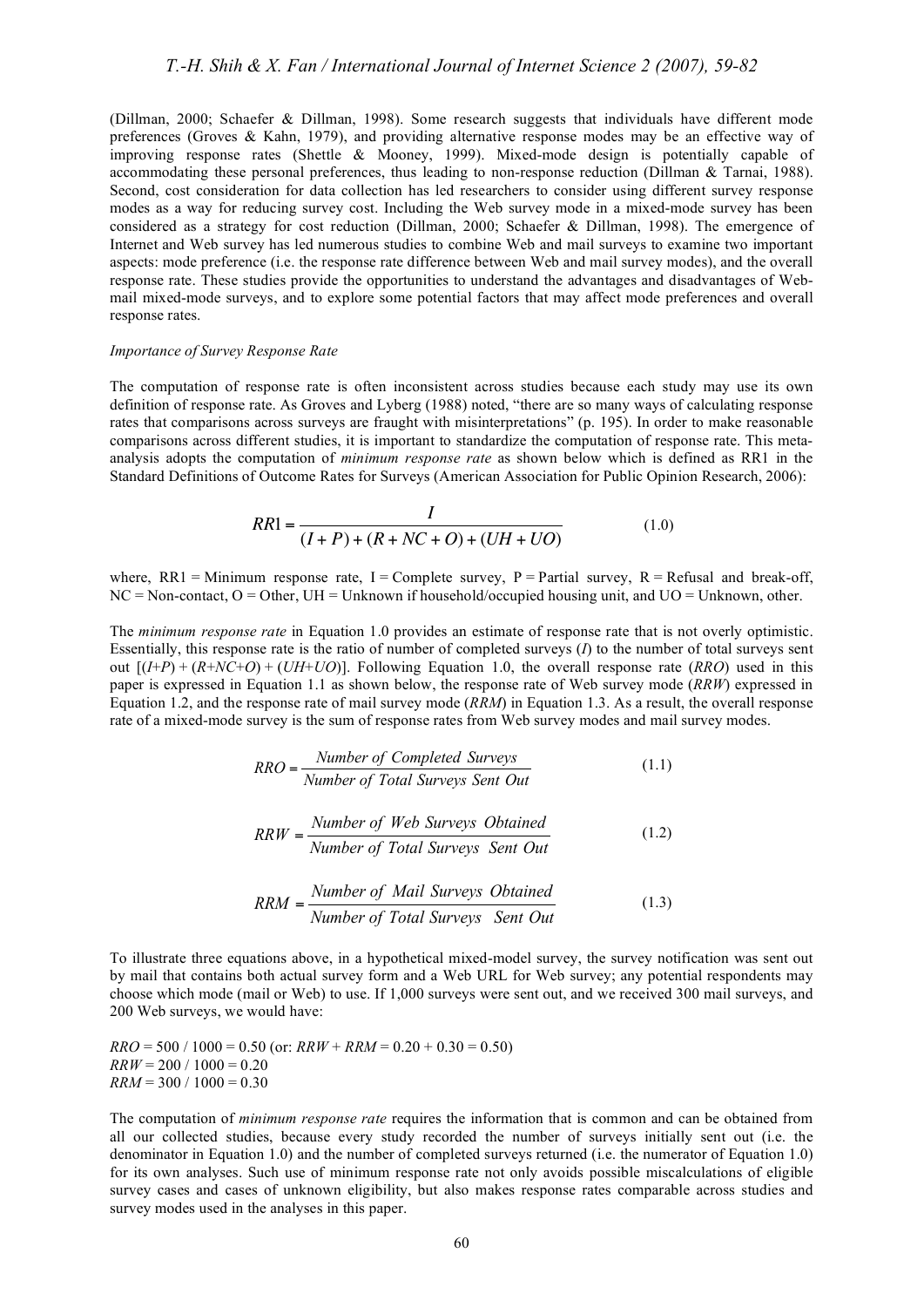#### *Issues and Past Findings of Web-Mail Mixed-Mode Surveys*

While some studies showed increased response rates in mixed-mode surveys (e.g., Quigley, Riemer, Cruzen, & Rosen, 2000), other studies (e.g., Dillman, Clark, & West, 1995) found that providing alternative response modes does not necessarily improve response rates. Furthermore, some studies even reported lower response rates of mixed-mode approach when compared with response rates from control groups that received only mail surveys (e.g., Griffin et al., 2001). In our meta-analysis here, however, it is not our purpose to compare mixedmode surveys with surveys of one response mode. Instead, we focus on how options of alternative survey modes affect mode preferences of respondents and the overall response rate. First, we are interested in how different design conditions of Web-mail mixed-mode surveys affect respondents' preferences of survey mode (Web or mail). Second, we are interested in how different design conditions of Web-mail mixed-mode surveys affect the overall response rate of a Web-mail mixed-mode survey.

Mode preference has been examined in some mixed-mode survey studies, and the findings have been inconsistent. For example, Maier (2005) found 62% of responses through mail survey option, but Irani, Gregg, and Telg (2004) obtained 78% of responses through Web survey option. Percentage of responses through Web survey option in a Web-mail mixed-mode survey is an important indicator of the usefulness of including Web survey as an alternative survey mode. If very few respondents take advantage of the Web survey option, the usefulness of including the Web survey option would be limited in a mixed-mode survey. The same logic applies to the mail survey option when Web survey is initially offered. How respondents choose the response mode in a mixed-mode survey remains unclear. Zhang (2000) suggested that selection of survey response option might not merely depend on respondents' technological backgrounds or on their access to the Web, because some respondents who were experienced and frequent Internet users chose to reply via postal mail or fax. In the present study, design factors, such as option design, delivery format (i.e., in which format the surveys are initially provided to the respondents), mode delivery order (i.e., simultaneous mixed mode or sequential mixed mode), population type, incentive for survey response, and follow-up reminders, will be examined for being potential moderators for mode preferences in mixed-mode surveys.

In addition to the issue of mode preference, the overall response rate of a Web-mail mixed-mode survey is a more important concern in survey research in general; as a result, how some design factors of a mixed-mode survey may affect the overall response rate is of research interest. With these two major issues (i.e., mode preference and overall response rate in Web-mail mixed mode survey) in mind, we ask the following two research questions in this meta-analysis:

*1. How do Web-mail mixed-mode survey design factors affect mode preferences of respondents?*

*2. How do Web-mail mixed-mode survey design factors affect overall response rates?*

#### **Methods**

#### *Source of Meta-Analytic Sample*

Multiple databases were searched using the following key words either singly or in combinations: response rate, return rate, participation rate, Web, survey, questionnaire, postal, paper, mail, electronic, mixed-mode, option, and Internet. The databases used were Business & Company Resource Center, Business Index, Materials Business File (CSA), ERIC, Expanded Academic Index (ASAP), WebSM, Factivia, InfoTrac, Ingenta, PsycInfo, Pubmed, SCIRUS, Social Research Methodology, Social Science Abstract, ERIC, and Sociological Abstract. We also employed Google Web search engine in case there are any papers not in these databases. We stopped the literature search on November 5<sup>th</sup>, 2006, and any study published after this date is not included in this study. The most important criterion for inclusion in this meta-analysis sample was that, a study must have given respondents the options to respond to the in either mail or Web format.

#### *Exclusion Criteria of Study Sample*

Initially, we identified 566 articles spanning from 1996 to 2006. Of those 566 articles, 524 were excluded because they either did not use Web-mail mixed-mode surveys or did not report sufficient information (e.g., information on response rates). We tried to collect as many studies as possible, and all the studies included in this meta-analysis were Web-mail mixed-mode survey studies, in which respondents had the option to respond to the survey in either Web survey or mail survey format.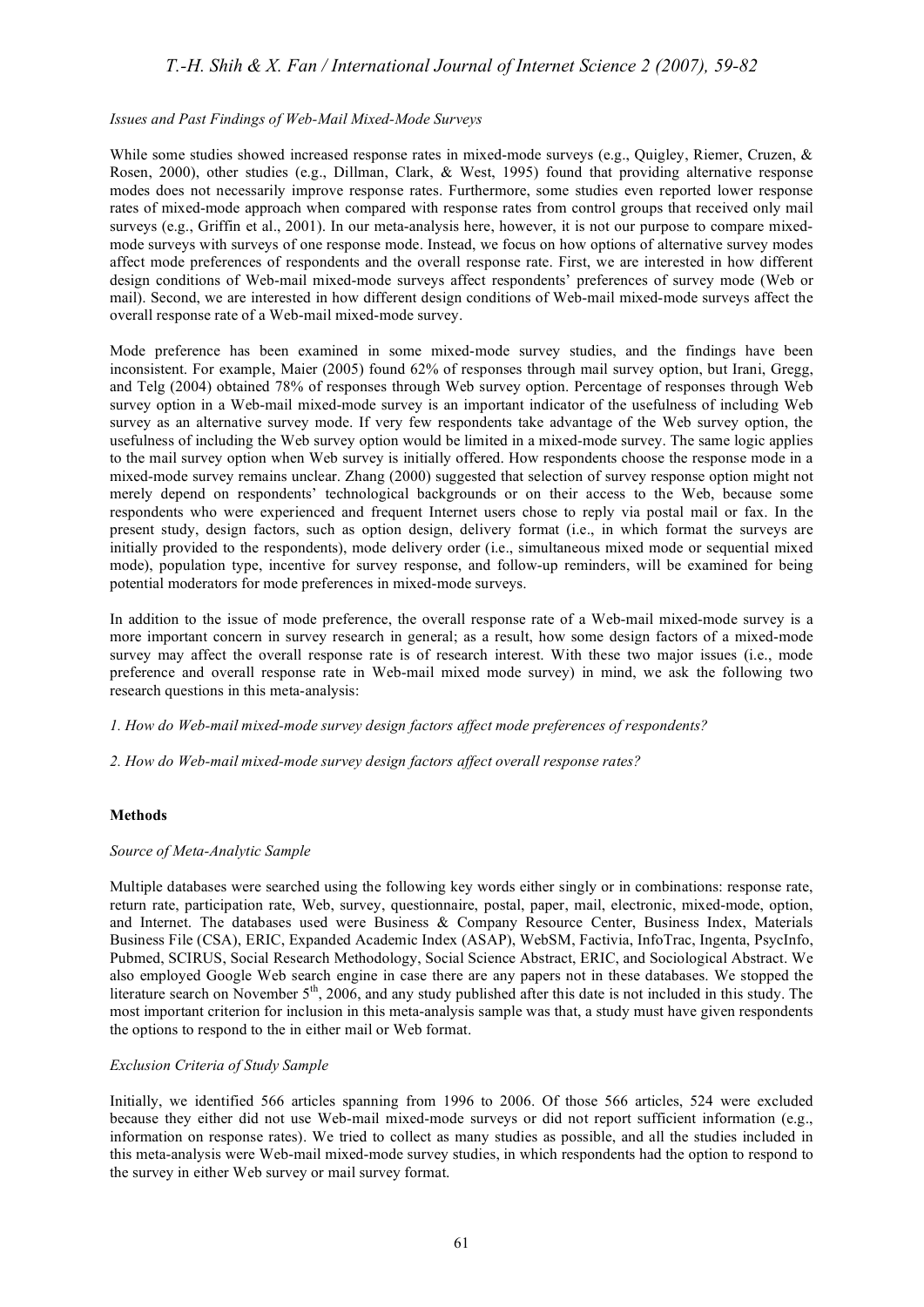Excluded were studies that administered only mail surveys, only Web surveys, only e-mail surveys, disk-by-mail survey, Web banner surveys, and pop-up surveys, and those that solicited respondents on streets to fill out surveys, those that handed paper surveys to respondents in classrooms, those that administered Web and paper surveys at different times or to different populations (thus making survey populations in Web and mail survey modes less or not comparable), etc. Because the term "Internet-based survey" or "online survey" is often used in many articles, and may not actually mean Web-mail mixed-mode survey, we carefully examined each article, contacted authors when necessary, and only included those studies that gave respondents the option to fill out the same survey in either mail format (i.e. paper surveys sent and returned through mails, or surveys that can be printed out from e-mail notifications) or Web format (i.e., e-mail or mail notifications with links to Web surveys). We identified and included 42 studies that used Web-mail mixed-mode surveys. However, there were 53 study results for the meta-analysis because 8 studies had more than one sub-studies.

Table 1 *Coding of Study Features*

| Variable name                 | Variable coding                                                                                                                                   |
|-------------------------------|---------------------------------------------------------------------------------------------------------------------------------------------------|
| Response rate of Web survey   | A continuous variable (proportion)                                                                                                                |
| Response rate of paper survey | A continuous variable (proportion)                                                                                                                |
| Total sample size             | A continuous variable                                                                                                                             |
| Option design                 | 1 respondents had options for Web or mail survey modes                                                                                            |
|                               | 2 mail survey respondents had no option for Web survey, but Web survey<br>respondents had option for mail survey                                  |
|                               | 3 Web survey respondents had no option for mail survey, but mail survey<br>respondents had option for Web survey                                  |
|                               | 4 non-respondents were provided with the other response option (e.g., non-<br>respondents of mail survey mode were later provided with Web survey |
|                               | mode option, and vice versa)                                                                                                                      |
| Delivery format               | 1 mail survey respondents were sent mail notifications, and Web survey<br>respondents were sent e-mail notifications                              |
|                               | 2 all notifications were sent through mail                                                                                                        |
|                               | 3 all notifications were sent through e-mail                                                                                                      |
| Mode delivery order           | mode options were offered simultaneously                                                                                                          |
|                               | 2 Web survey options offered in reminders                                                                                                         |
|                               | 3 mail survey options offered in reminders                                                                                                        |
| Population type               | college population (e.g., students, academic member or faculty)                                                                                   |
|                               | 2 professionals (journalists, managers, employees)                                                                                                |
|                               | association members and magazine subscribers<br>3                                                                                                 |
|                               | 4 institutions (companies and organizations)                                                                                                      |
|                               | general populations and others<br>5                                                                                                               |
| Incentive                     | no incentive provided                                                                                                                             |
|                               | 2 some type of incentive provided                                                                                                                 |
| Follow-up reminders           | $0$ no reminder                                                                                                                                   |
|                               | one reminder                                                                                                                                      |
|                               | two reminders<br>$\mathfrak{D}$                                                                                                                   |
|                               | three reminders                                                                                                                                   |
|                               | five reminders                                                                                                                                    |
|                               | 8 eight reminders                                                                                                                                 |

Considering that a study result with a huge sample size could be given too much weight in analysis, we decided to eliminate one study from our statistical analyses. The sample size of this study was 2,272,973 (i.e. Haraldsen, Dale, Dalheim, & Strømme, 2002), which was almost five times of the total sample size of all the other 52 study results combined (i.e.,  $n = 471,407$ ). To avoid giving too much weight to this study in both random-effect model (i.e., forest plot analysis) and the fixed-effect model (general linear model), we decided to treat the study of Haraldsen et al. (2002) as an outlier, thus not including it in our statistical analyses. Not all studies reported both overall response rate and response rate difference between mail and Web surveys. As a result, the first research question examined mode preference based on 43 independent comparisons. The second research question examined the overall response rates based on the 52 study results. The survey topics of our collected studies covered a broad spectrum of disciplines, including education, business, psychology, social science, medicine, etc.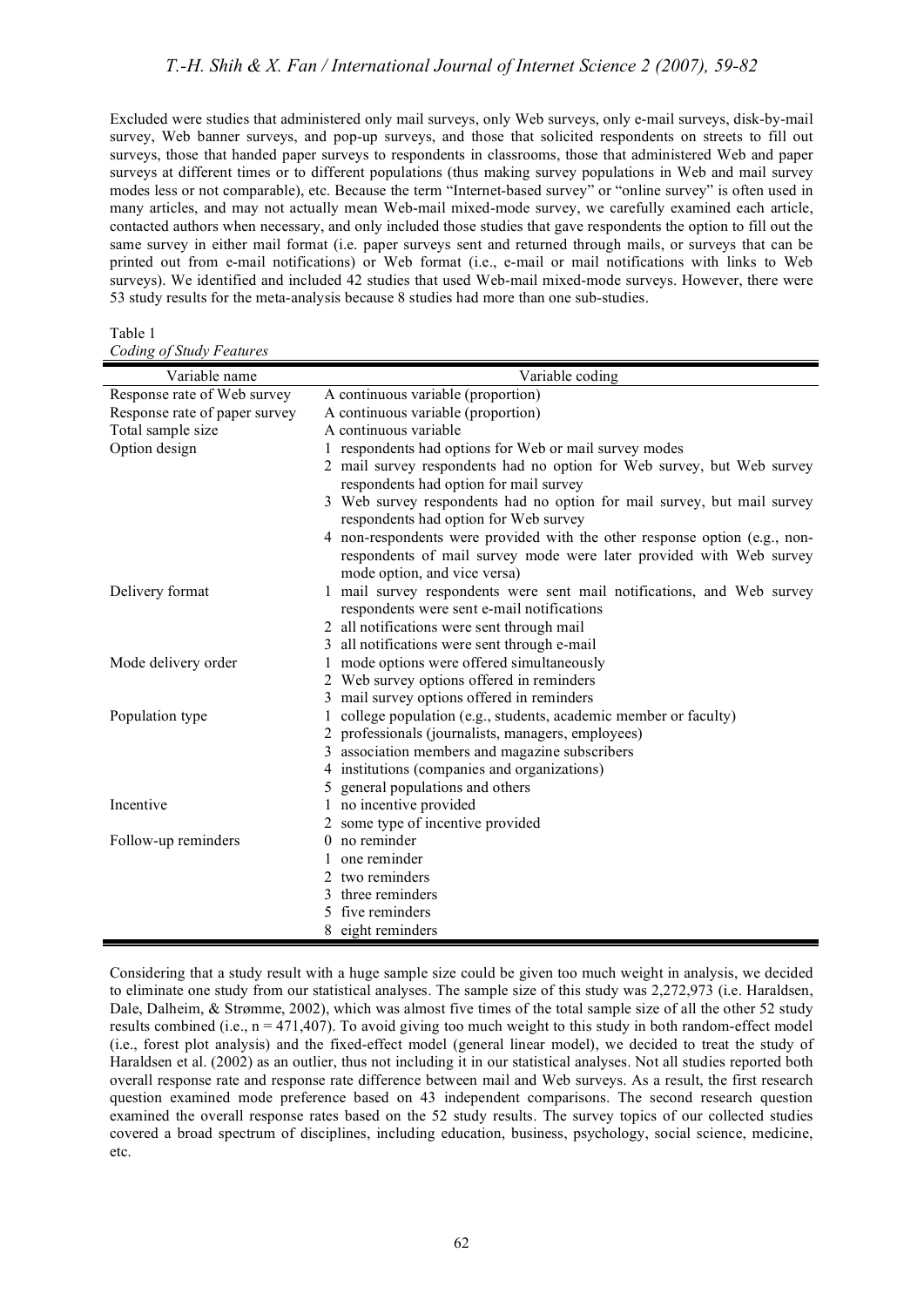#### *Coding of Study Features*

The outcome variable of the first research question was the *response rate difference* between Web survey and mail survey modes. The outcome variable of the second research question was the *overall response rate* of a Web-mail mixed-mode survey. To understand what study features might have contributed to the inconsistent response rates in Web-mail mixed-mode survey studies, we recorded and coded six salient study features: (a) how potential respondents in a study were given the options to fill out Web or mail surveys, (b) in what format were surveys initially sent to respondents, (c) in what order were the options of survey modes given to respondents, (d) what type of population was involved, (e) whether incentive was provided, (f) how many follow-up reminders were sent to non-respondents. We considered these study features that might potentially affect survey response rates based on previous meta-analytic studies in the survey literature (e.g., Dillman, 2000; Heberlein & Baumgartner, 1978; Schonlau, Asch, & Du, 2003).

There had been a long history of mail surveys, and most people were familiar with this type of data collection method. Web surveys, however, required that respondents feel reasonably comfortable with the technology. This consideration led us to believe that different populations may react to Web survey mode differently, depending on their exposure to, and their comfort level with, Web technology. For this reason, we coded populations in these Web-mail mixed-mode survey studies into five groups (college population, professionals, association members, institutions, and general populations). Table 1 provides details about the coding of these six study features.

#### **Data Analysis for Research Question #1 Response Rate Difference as Effect Size Measure in Random-Effect Model Analysis**

Research question #1 is concerned about mode preference in Web-mail mixed-mode surveys as represented by the response rate difference between Web survey mode and mail survey mode. Response rate difference itself can be treated as the effect size measure, and it is not necessary to convert this variable into another form. In fact, any conversion of the variable would make it more difficult to understand. Throughout the study, we used "*RD*" to represent the outcome variable of interest, that is, the response rate difference between Web and mail modes in a mixed-mode survey study. This outcome variable was analyzed using a random effect model and the associated "forest plots" (e.g., DerSimonian & Laird, 1986). This response rate difference was computed as shown below:

### *RD* = *Risk Difference* = (Web mode response rate) - (mail mode response rate)

Thus, in a mixed-mode survey study involving Web and mail survey modes, a positive *RD* indicates a higher response rate from the Web survey mode than that of a mail survey mode, and a negative *RD* indicates the opposite. First, we conducted a pooled forest plot analysis for those 43 studies as an omnibus test for heterogeneity of the outcomes across the studies. Once the heterogeneity was confirmed statistically, we then followed up with stratified forest plot analyses as post-hoc tests to examine if there are statistically significant differences of different categories associated with each predictor (i.e., study feature).

#### **Data Analysis for Research Question #2 Overall Response Rate as Effect Size Measure in a General Linear Model**

In the second research question, the outcome variable is the overall response rate in the form of proportion. This outcome variable itself is a measure of effect size. The overall response rate is simply the sum of Web and mail survey mode response rates. Sample size typically plays an important role in the stability of a sample statistic: a larger sample size generally produces a more stable sample estimate. The accumulated effect size measure across the studies is a *weighted* effect size measure, and it gives more weight to an outcome from a large-sample study, and less weight to an outcome from a small-sample study. The weighting procedure based on sample size reduces the potential bias introduced by unstable estimates derived from small samples (Hunter & Schmidt, 1990; Rosenthal & Rubin, 1982; Yin & Fan, 2003).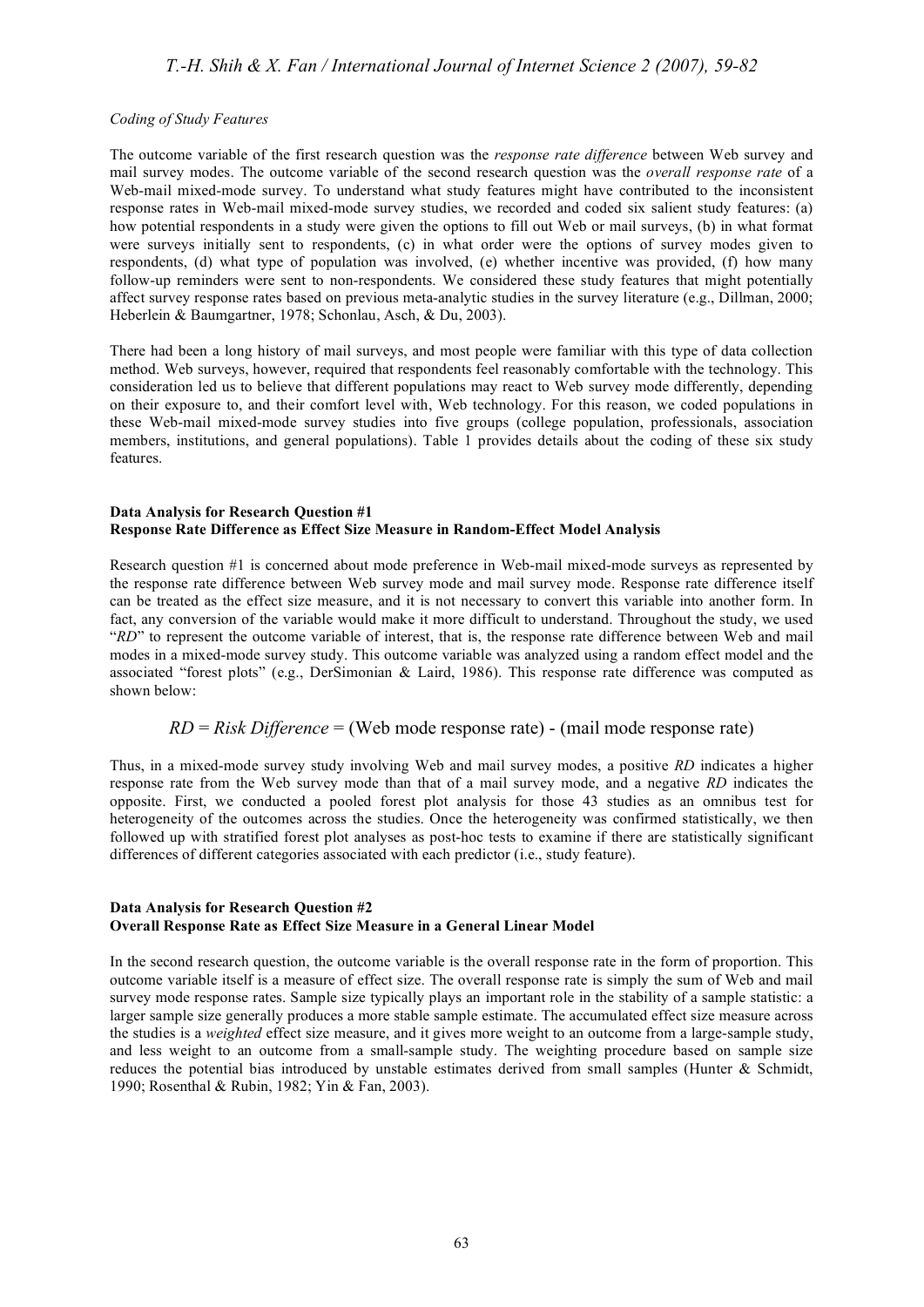The present study adopted such weighting procedure, and each effect size (i.e., the overall response rate of a mixed-mode survey) is weighted by using the following weight based on the study sample size and the cumulative sample size across the studies:

$$
w_i = \frac{n_i}{\sum n_i}
$$

where  $n_i$  is the sample size of a mixed-mode survey study result from which an overall response rate is obtained, and *∑n<sub>i</sub>* is the sum of sample sizes across the 52 independent study results used for the second research question.

#### **Results Research Question #1**

#### *Preliminary Descriptive Analysis*

Table 2 presents the results of the preliminary descriptive analysis. Of those 43 results of response rate differences between Web and mail survey modes, the sample sizes varied considerably, with the smallest sample size being 162, the largest sample size being 166,433, and the average sample size being 10,781. Across those 43 comparison results, the unweighted average response rate of mail survey mode was higher than that of Web survey mode by 8% (27% for mail survey mode, and 19% for Web survey mode). Response rate differences also varied considerably. At one extreme, mail survey mode response rate was *higher* than Web survey mode response rate by 62% (Maier, 2005; n = 3,198). At the other extreme, mail survey mode response rate was *lower* than the Web survey mode response rate by 78% (Irani et al., 2004;  $n = 331$ ). The standard deviation of the response rate differences was 0.32 (i.e., 32%), representing considerable variation in the response rate differences between Web and mail survey modes across those 43 study comparisons.

Table 2

*Descriptive Statistics for Survey Mode Response Rates and Mode Preference*

| Variable                          |         | SD    | Min     | Max    |
|-----------------------------------|---------|-------|---------|--------|
| Sample size                       | 10781   | 33671 | 162     | 166433 |
| Response rate                     |         |       |         |        |
| Web survey                        | 0.19    | 0.22  | 0.003   | 0.84   |
| Paper survey                      | 0.27    | 0.17  | 0.004   | 0.67   |
| Response rate difference $(RD)^a$ | $-0.08$ | 0.32  | $-0.62$ | 0.78   |

 $R_{1}^{a}RD$  = Web survey response rate - mail survey response rate

#### *Analyses of Weighted Effect Size and the Effects of Study Features*

*Heterogeneity chi-square test (a pooled forest plot analysis)*. Figure 1 presents a pooled forest plot analysis using 463,563 respondents from 43 study results. There was a statistically significant heterogeneity in this pooled analysis  $(\chi^2 (42, N=43) = 34868.17, p < .001)$ . In Figure 1, names on the left of the forest plot are first authors' names and publication years. Those studies are ordered by year of publications and author names. The effect of survey modes (Web vs. mail survey) on response rate is represented by "Risk Difference" (*RD*). The solid vertical line represents no effect of survey modes (*RD =* 0), i.e., there is no difference of response rates between mail and Web survey modes. Associated with each study, the black dot and the horizontal line represent a study's Risk Difference and its 95% confidence interval (95% CI). As discussed above, the response rate difference is used as the effect size measure of Risk Difference (*RD* = Web survey mode response rate - mail survey mode response rate). Those studies with higher Web survey mode response rates than mail survey mode response rates fall on the right side of the "no effect" vertical line, and the studies with lower Web survey mode response rates than mail survey mode response rates fall on the left side of the "no effect" vertical line. If a study has a confidence interval (the short horizontal line) that covers the "no effect" vertical line, it suggests that response rate difference between Web and mail survey modes is statistically non-significant.

The overall mode effect of response rate difference between Web and mail survey modes is represented by the dashed vertical line. The dashed vertical line represents the combined mode effect (-0.14). Because the dashed vertical line is on the left of the "no effect" solid line, it indicates a lower response rate in the Web survey mode than in the mail survey mode. More specifically, the Risk Difference of -0.14 for the overall mode effect suggests a 14% lower of response rate in Web survey mode than in mail survey mode. It does not touch the "no effect" line, suggesting that the response rate difference found between Web and mail survey modes was statistically significant.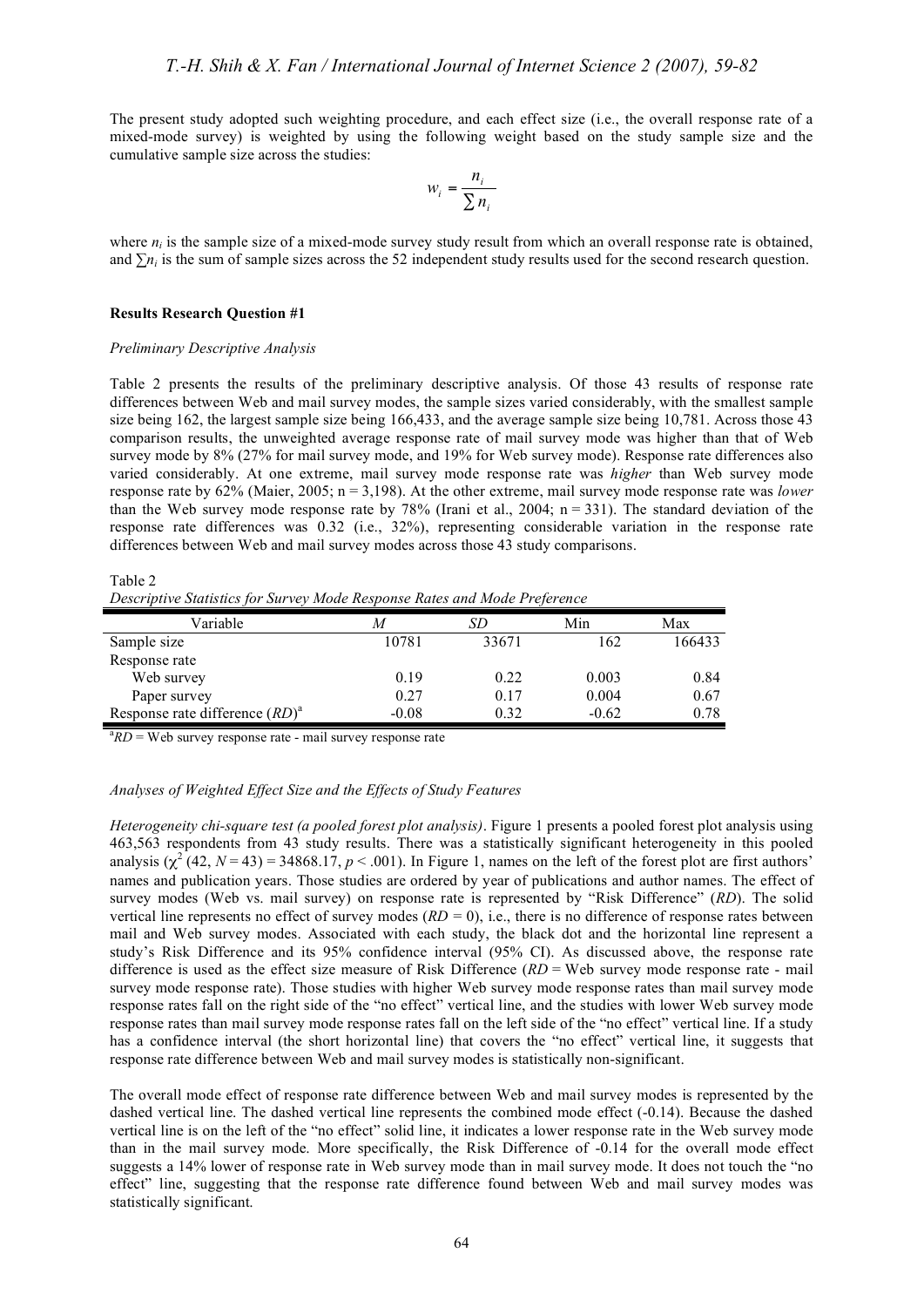| Study                                         |                               | $\%$   |
|-----------------------------------------------|-------------------------------|--------|
| ID                                            | RD (95% CI)                   | Weight |
|                                               |                               |        |
| Comley (1996)                                 | $-0.15$ $(-0.17, -0.13)$      | 0.38   |
| Abraham (1998)                                | $-0.54$ ( $-0.63$ , $-0.45$ ) | 0.03   |
| Abraham (1998)                                | $-0.52$ ( $-0.57$ , $-0.47$ ) | 0.11   |
| Zhang (1999)                                  | 0.53(0.45, 0.61)              | 0.04   |
| Kennedy (2000)                                | $-0.27$ $(-0.28, -0.26)$      | 6.43   |
| Quigley (2000)                                | $-0.23$ $(-0.23, -0.22)$      | 4.70   |
| Quigley (2000)                                | 0.17(0.16, 0.18)              | 1.56   |
| Ramirez (2000)                                | $0.64$ (0.63, 0.66)           | 0.70   |
| Tomsic (2000)                                 | $-0.47$ ( $-0.50$ , $-0.45$ ) | 0.34   |
| Tomsic (2000)                                 | $-0.46$ ( $-0.49$ , $-0.43$ ) | 0.29   |
| Griffin (2001)                                | $-0.35$ ( $-0.36$ , $-0.33$ ) | 0.69   |
| Griffin (2001)                                | $-0.34$ $(-0.36, -0.33)$      | 0.69   |
| Griffin (2001)                                | $-0.31$ ( $-0.33$ , $-0.29$ ) | 0.69   |
| Manfreda (2001)                               | 0.46(0.37, 0.54)              | 0.04   |
| Asha (2002)                                   | 0.28(0.27, 0.29)              | 2.25   |
| <b>Ballard (2002)</b>                         | $-0.11$ $(-0.12, -0.10)$      | 2.03   |
| MacElroy (2002)                               | $-0.03$ $(-0.04, -0.03)$      | 1.59   |
| Romano (2002)                                 | $-0.49$ $(-0.51, -0.47)$      | 0.59   |
| Romano (2002)                                 | $-0.22$ ( $-0.24$ , $-0.19$ ) | 0.57   |
| Romano (2002)                                 | $-0.21$ $(-0.24, -0.19)$      | 0.51   |
| Sonnenfeld (2002)                             | $-0.07$ $(-0.12, -0.02)$      | 0.11   |
| Abdel-Aty (2003)                              | $-0.12$ $(-0.12, -0.12)$      | 35.90  |
| Brashears (2003)                              | 0.25(0.18, 0.32)              | 0.07   |
| Carini (2003)                                 | $-0.18$ $(-0.18, -0.18)$      | 32.77  |
| Griffis (2003)                                | $-0.03$ $(-0.05, -0.00)$      | 0.13   |
| Griffis (2003)                                | 0.14(0.12, 0.15)              | 0.38   |
| McGlothlin (2003)                             | 0.22(0.18, 0.26)              | 0.22   |
| Owen (2003)                                   | $-0.36$ $(-0.42, -0.30)$      | 0.06   |
| Parackal (2003)                               | 0.02(0.01, 0.04)              | 0.65   |
| Sax (2003)                                    | $-0.14$ $(-0.16, -0.12)$      | 0.32   |
| Schonlau (2003)                               | $-0.06$ ( $-0.08$ , $-0.04$ ) | 0.38   |
| Arora (2004)                                  | $-0.21$ ( $-0.26$ , $-0.15$ ) | 0.06   |
| Irani (2004)                                  | 0.78(0.73, 0.82)              | 0.07   |
| McFadden (2004)                               | $-0.36$ ( $-0.38$ , $-0.33$ ) | 0.43   |
| Bond (2005)                                   | $-0.04$ ( $-0.05$ , $-0.02$ ) | 0.92   |
| Brennan (2005)                                | 0.08(0.06, 0.10)              | 0.43   |
| Grim (2005)                                   | 0.18(0.14, 0.21)              | 0.22   |
| Maier (2005)                                  | $-0.62$ ( $-0.64$ , $-0.61$ ) | 0.69   |
| Meckel (2005)                                 | $-0.18$ $(-0.21, -0.15)$      | 0.22   |
| Roy (2005)                                    | $-0.38$ $(-0.41, -0.35)$      | 0.20   |
| Basil (2006)                                  | $0.00$ ( $-0.08$ , $0.08$ )   | 0.04   |
| Granrose (2006)                               | $-0.00$ $(-0.06, 0.06)$       | 0.08   |
| McCabe (2006)                                 | 0.31(0.29, 0.32)              | 1.40   |
| Overall (I-squared = $99.9\%$ , $p = 0.000$ ) | $-0.14$ $(-0.14, -0.14)$      | 100.00 |
|                                               |                               |        |
|                                               |                               |        |
| $\boldsymbol{0}$                              |                               |        |
| $-0.824$                                      | .824                          |        |

Figure 1. *Pooled Forest Plot Analysis for Mode Preference*

Once we had the statistical evidence for the heterogeneity of the results across the studies (i.e., the overall omnibus test associated with Figure 1), we conducted forest plot analyses for each study feature to see which of the study features might have contributed to such heterogeneity of study outcomes. The details of these stratified forest plot analyses are noted below.

*A forest plot analysis stratified by "Option Design".* For the eight studies in which all respondents had options for either Web or mail survey, the response rate difference is statistically non-existent  $(RD = -0.01; 95\% \text{ CI} = -1.01$ 0.02 to 0.00). In some sense, this condition may be called *true* mixed-mode survey, because both response options were provided to all potential respondents. From those studies in which mail survey respondents did not have the option of Web survey mode, the mode preference was 29% in favor of Web surveys  $(RD = 0.29; 95\%$  $CI = 0.28$  to 0.30). Such a preference was also found in the study excluded for its extraordinarily large sample size (Haraldsen et al., 2002). In those studies in which Web survey respondents had no option for mail survey response mode, the response rate difference was 16% in favor of mail surveys (*RD* = -0.16). These findings are counter-intuitive, and in later "Discussion", we will look at these seemingly counter-intuitive results. From those studies in which non-respondents of one survey mode (e.g., mail survey mode) were provided the other response option (i.e., Web survey mode) in the follow-up reminder, the response rate difference was 19% in favor of Web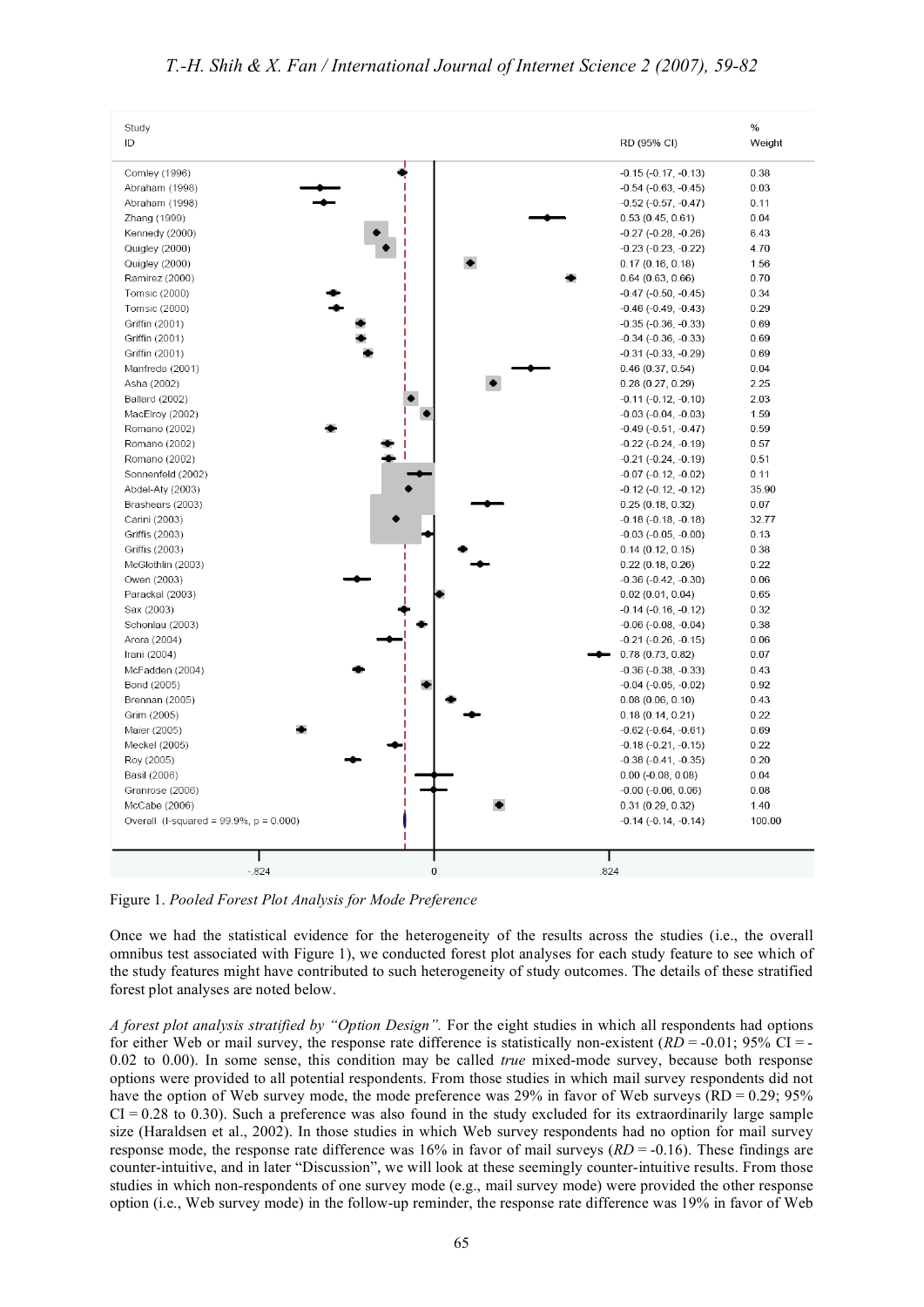surveys  $(RD = 0.19$ ; 95% CI = 0.18 to 0.20). In addition, the four levels of this study feature variable are all statistically different in terms of their respective mode preference, as shown by their statistically non-overlapping confidence intervals of mode preference (i.e., "Subtotal" for each of the four levels) in the forest plot presented in Appendix 1. The confidence intervals for the mode preference for each level are extremely narrow, due to the fact that the mode preference was weighted by the large sample sizes of the studies in the random effect model analysis.

*A forest plot analysis stratified by "Delivery Format".* In the studies in which mail survey respondents were sent mail notifications and Web survey respondents were sent e-mail notifications, the response rate difference favored mail survey mode by 3 %  $(RD = -0.03; 95\% \text{ CI} = -0.04 \text{ to } -0.02)$ . In those studies in which all surveys were sent in mail format, the mode preference was  $16\%$  in favor of mail survey modes ( $RD = -0.16$ ; 95% CI = -0.16 to -0.15). In those studies in which all surveys were sent in e-mail format, the mode preference was 36% in favor of Web survey modes (*RD* = 0.36; 95% CI = 0.35 to 0.37). The three levels of *Delivery Format* all have statistically different mode preference measures, as shown by their statistically non-overlapping confidence intervals of mode preference (i.e., "Subtotal" for each of the three levels) in the forest plot for *Delivery Format*.

*A forest plot analysis stratified by "Mode Delivery Order".* From those mixed-mode survey studies that delivered Web and mail response options at the same time, the mode preference was 15% in favor of mail survey modes (*RD* = -0.15). In those studies in which respondents were sent mail surveys first and offered the Web survey option in the follow-up reminders, the node preference was 23% in favor of mail survey mode (*RD* = -0.23; 95% CI =  $-0.24$  to  $-0.23$ ). In those mixed-mode surveys in which the respondents were sent Web surveys first and then offered mail survey option in the follow-up reminders, the mode preference was 24% in favor of Web survey modes (*RD* = 0.24; 95% CI = 0.23 to 0.24). The three levels of *Mode Delivery Order* are statistically different in terms of their respective mode preference, as shown by their statistically non-overlapping confidence intervals of mode preference (i.e., "Subtotal" for each of the three levels) in the forest plot presented in Appendix 1.

*A forest plot analysis stratified by "Population Type".* In those mixed-mode surveys that sampled from populations of association members and magazine subscribers, mode preference was statistically non-significant (i.e.  $RD = 0$ ; 95% CI = -0.00 to 0.01). Surprisingly, in the mixed-mode surveys involving college populations, there was the mode preference of 18% in favor of mail surveys  $(RD = -0.18)$ , although college populations have long been considered as the most technology-savvy population (Couper, 2000). From those mixed-mode surveys involving institutions, mode preference was as high as 44% in favor of mail surveys (*RD* = -0.44; 95% CI = - 0.46 to -0.43). The five levels of *Population Type* are statistically different in terms of their respective mode preference, as shown by their statistically non-overlapping confidence intervals of mode preference (i.e., "Subtotal" for each of the five levels) in the forest plot presented in Appendix 1.

*A forest plot analysis stratified by "Incentive".* In those studies that did not use any incentive, the response rate difference favored the mail survey mode by 16% (*RD* = -0.16). In the studies that used some form of incentive, Web survey response rate was still lower than mail survey response rate by 10% (*RD* = -0.10; 95% CI = -0.11 to -0.10). The two levels of *Incentive* use are statistically different in terms of their respective mode preference, as shown by their statistically non-overlapping confidence intervals of mode preference (i.e., "Subtotal" for each of the two levels) in the forest plot presented in Appendix 1.

*A forest plot analysis stratified by "Follow-up Reminders"*. In the studies that did not use any follow-up reminder, or used one to three reminders, mode preference favored the mail survey mode by 15%, 10%, 13%, and 31%, respectively. But in the studies that used five or eight reminders (only one study using eight reminders), the mode preference favored Web survey mode. There appears to be little consistency here. Here, some results were based on very small numbers of studies (e.g., there was only one study with eight follow-up reminders); as a result, we should not make too much out of these results. The five levels of *Follow-up Reminders* are statistically different in terms of their respective mode preference, as shown by their statistically non-overlapping confidence intervals of mode preference (i.e., "Subtotal" for each of the five levels) in the forest plot presented in Appendix 1.

Ideally, interaction among the moderators could be potentially interesting and informative. For example, we may be interested in knowing if *Option Design* statistically interacts with *Population Types* (i.e., if the effects of different levels of *Option Design* are consistent across different *Population Types*). However, to explore all potential interactions among the six study feature variables would require too many independent variables, and this would not be statistically viable for our sample size of 43. As a result, such interaction analysis would result in very small cell sample size conditions (e.g., only one or two study results in many combinations) that would render statistical analysis meaningless or impossible. Because of these considerations, we did not pursue interaction analysis among the moderator variables.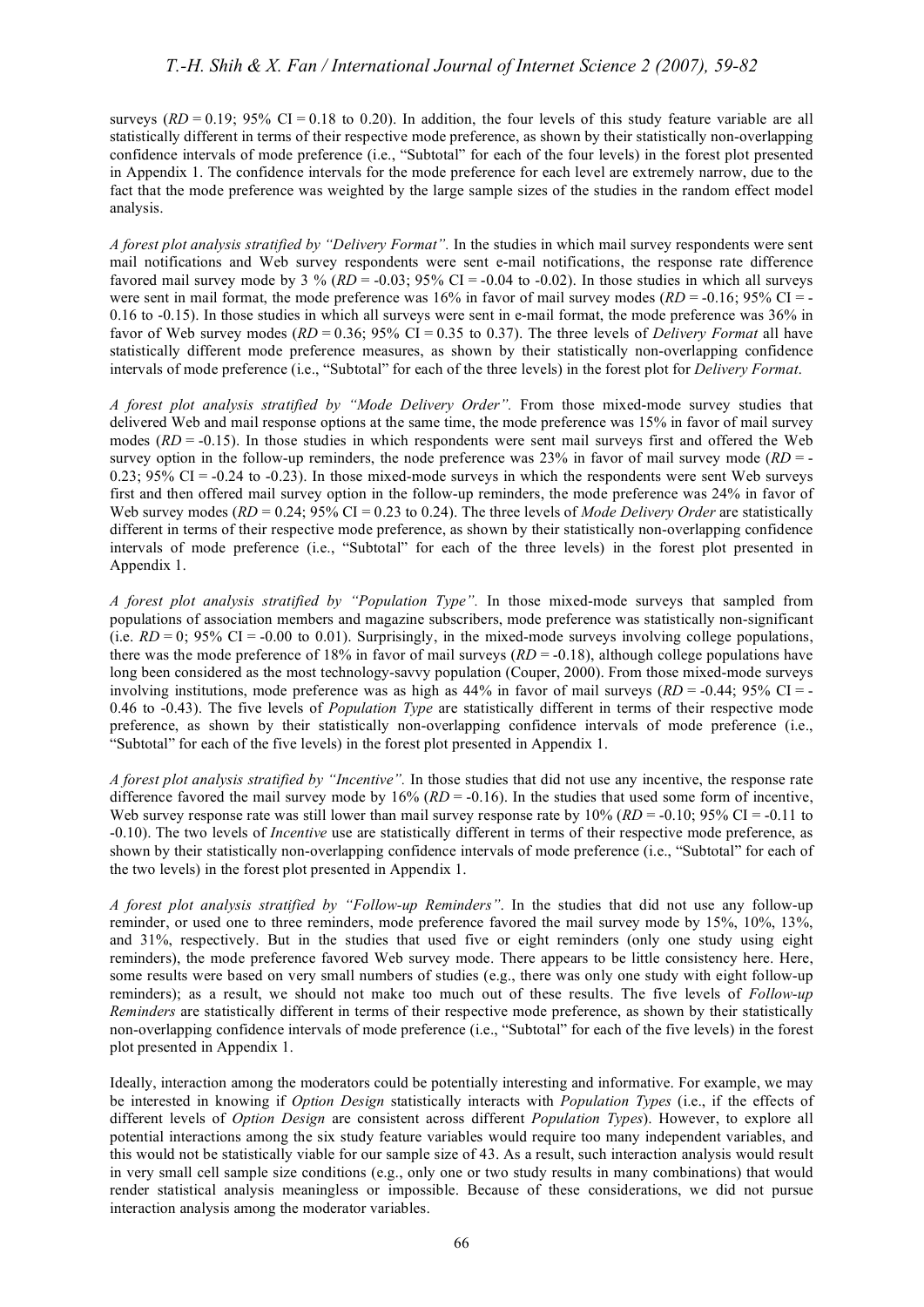#### **Results Research Question #2**

#### *Preliminary Descriptive Analysis*

Table 3 presents the results of the preliminary descriptive analysis. Of those 52 overall response rates, their sample sizes varied considerably, with the smallest sample size being 162, and the largest sample size being 166,433. The average sample size was 9,066. Across these 52 independent results, the unweighted overall response rate of Web-mail mixed-mode surveys was 46% on average. Overall response rates also varied considerably. At one extreme, the overall response rate is  $10\%$  (Griffis, Goldsby, & Cooper, 2003; sample size  $= 585$ ). At the other extreme, the overall response rate is 90% (Irani et al., 2004; sample size  $= 331$ ). The standard deviation of the overall response rate was 0.21, representing considerable variation in overall response rates across these 52 study results.

Table 3

*Descriptive Statistics for Overall Response Rate as the Outcome Variable*

| <sup>7</sup> ariable               | ΙИ   | SE    | Min | Max   |
|------------------------------------|------|-------|-----|-------|
| Sample size                        | 9066 | 30790 | .62 | 66433 |
| Overall response rate <sup>a</sup> | 46   | 0.21  | .10 | .90   |

<sup>a</sup>The overall response rate of a Web-mail mixed-mode survey

#### *Analyses of Weighted Effect Size and the Effects of Study Features*

Table 4 presents results of our fixed-effect general linear model for the second research question. We examined if the six study features were associated with the variation of the effect sizes (i.e., overall response rates) across the studies by using a fixed-effect general linear model analysis. The dependent variable was the weighted overall response rate of Web-mail mixed-mode surveys, and the independent variables were those six study features described previously. This weighted general linear model analysis revealed that 82% of variation  $(R<sup>2</sup> = .82)$  in the weighted effect sizes was associated with those six study features.

We partitioned the variation in the overall response rate across the studies into unique proportions (i.e.,  $\eta^2$  = Type III sum of squares / total sum of squares) associated with each of the six study features. Variance partitioning relies on Type III sum of squares (i.e., the unique proportion of variance in the outcome variable that is associated with a factor, given that all other factors are already in the general linear model). Because the six study feature variables are statistically correlated (i.e., collinearity among the six independent variables), such partitioning (i.e.,  $\eta^2$ ) could *underestimate* each independent variable's statistical association with the outcome variable. With this consideration in mind, we see that the  $\eta^2$ s of the six study feature variables range from 0.03 to 0.11, and all have statistically significant contributions to the variation of the overall response rates across the studies. Overall, when no study feature was considered, the overall response rate of Web-mail mixed-mode surveys was 28% for weighted average and 46% for unweighted average. Here, the considerable difference between the weighted and the unweighted averages was caused by a significant correlation between sample size and overall response rate  $(r = -0.254, p < 0.05)$ , indicating that studies with smaller sample sizes having higher response rates than those with larger sample sizes. It is possible that studies with smaller sample sizes could be more focused in taking care of mixed-mode survey administrations, while studies with large sample sizes could be less focused, thus resulting in lower response rates. Detailed results for these study features are described below (in the ranking order of  $\eta^2$  for each study feature).

*Population Types*. Under this study feature, in the Web-mail mixed-mode surveys involving college populations, the overall response rate was 34% on the average, while the mixed-mode surveys involving "general population" had the lowest response rate (15%), and those involving "association members and magazine subscribers" had the highest (51%).

*Option Design*. The mixed-mode survey response rates varied considerably across the conditions under this study feature, ranging from 52% (those studies where mail survey respondents had no option for Web survey, but Web survey respondents had option for mail survey) to 27% (in those mixed-mode surveys where Web survey respondents had no option for mail survey, but mail survey respondents had option for Web survey). For the mixed-mode surveys where non-respondents of one survey mode were provided the other response mode option in follow-up reminders, the average overall response rate was 46%.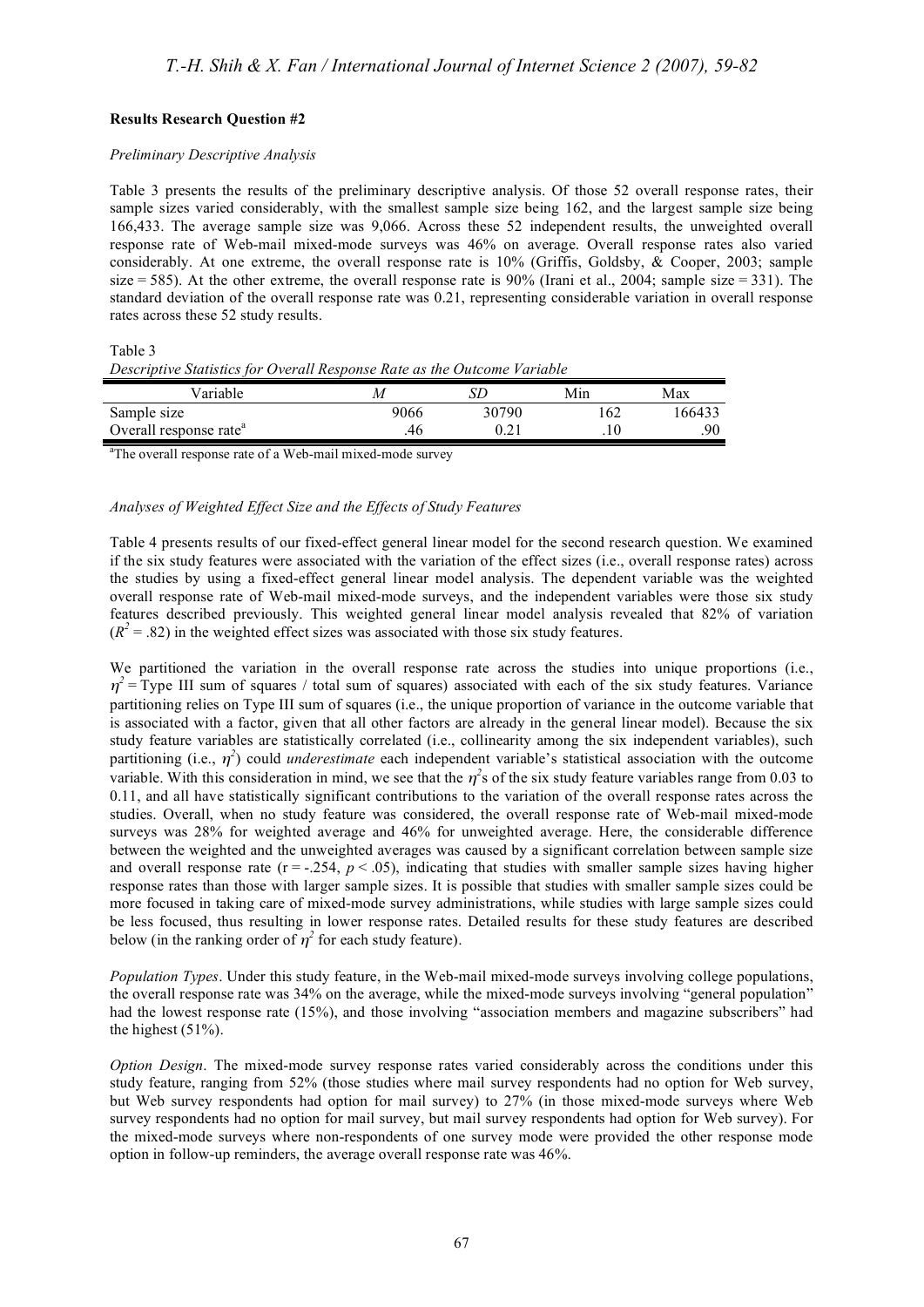|                                  |             |                   |           | Weighted response rate analysis |                        |
|----------------------------------|-------------|-------------------|-----------|---------------------------------|------------------------|
|                                  |             |                   | Weighted  | Unweighted                      |                        |
| Study features                   | $\eta^{21}$ | $n^{\, {\rm II}}$ | $\bar{o}$ | $\bar{o}$                       | $\Sigma n_{\rm i}$ !!! |
| Overall                          |             | 52                | .28       | .46                             | 471407                 |
| Option design                    | $.06*$      |                   |           |                                 |                        |
| 1 respondents had options for    |             |                   |           |                                 |                        |
| Web or mail survey               |             | 8                 | .29       | .38                             | 8057                   |
|                                  |             |                   |           |                                 |                        |
| 2 mail survey respondents had no |             |                   |           |                                 |                        |
| option for Web survey, but Web   |             | 5                 | .52       | .59                             | 11306                  |
| survey respondents had option    |             |                   |           |                                 |                        |
| for mail survey                  |             |                   |           |                                 |                        |
| 3 Web survey respondents had no  |             | 32                | .27       | .43                             | 439440                 |
| option for mail survey, but mail |             |                   |           |                                 |                        |
| survey respondents had option    |             |                   |           |                                 |                        |
| for Web survey                   |             |                   |           |                                 |                        |
| 4 non-respondents of one survey  |             | 7                 | .46       | .57                             | 12604                  |
| mode were provided the other     |             |                   |           |                                 |                        |
| response mode option in follow-  |             |                   |           |                                 |                        |
| up reminders                     |             |                   |           |                                 |                        |
| Delivery format                  | $.04*$      |                   |           |                                 |                        |
| 1 mail survey respondents were   |             | 11                | .43       | .56                             | 40308                  |
| sent mail notifications, and Web |             |                   |           |                                 |                        |
| survey respondents were sent e-  |             |                   |           |                                 |                        |
| mail notifications               |             |                   |           |                                 |                        |
| 2 all notifications were sent    |             | 36                | .27       | .43                             | 424427                 |
| through mail                     |             |                   |           |                                 |                        |
| 3 all notifications were sent    |             | 5                 | .57       | .46                             | 6672                   |
| through e-mail                   |             |                   |           |                                 |                        |
| Mode delivery order              | $.04*$      |                   |           |                                 |                        |
|                                  |             | 33                | .25       | .44                             | 381347                 |
| 1 mode options were offered      |             |                   |           |                                 |                        |
| simultaneously                   |             |                   |           |                                 |                        |
| 2 Web survey options offered in  |             | 7                 | .42       | .48                             | 59039                  |
| reminders                        |             |                   |           |                                 |                        |
| 3 mail survey options offered in |             | 12                | .47       | .51                             | 31021                  |
| reminders                        |             |                   |           |                                 |                        |
| Population type                  | $.11**$     |                   |           |                                 |                        |
| 1 college population             |             | 13                | .34       | .44                             | 201044                 |
| 2 professionals (journalists,    |             | 12                | .40       | .52                             | 44858                  |
| managers, employees)             |             |                   |           |                                 |                        |
| 3 association members and        |             | 11                | .51       | .47                             | 26127                  |
| magazine subscribers             |             |                   |           |                                 |                        |
| 4 institutions (companies and    |             | 8                 | .58       | .52                             | 7199                   |
| organizations)                   |             |                   |           |                                 |                        |
| 5 general populations and others |             | $\,8$             | .15       | .30                             | 192179                 |
| Incentive                        | $.03*$      |                   |           |                                 |                        |
| 1 no incentive                   |             | 38                | .37       | .47                             | 275226                 |
| 2 some incentive                 |             | 14                | .17       | .41                             | 196181                 |
| Follow-up reminders              | $.03*$      |                   |           |                                 |                        |
| 0 no reminder                    |             | 13                | .25       | .42                             | 384996                 |
| one reminder<br>1                |             | 8                 | .47       | .51                             | 41246                  |
| 2 two reminders                  |             | 16                | .31       | .33                             | 28286                  |
| 3 three reminders                |             | 11                | .51       | .55                             | 9374                   |
| 5 five reminders                 |             | 3                 | .52       | .65                             |                        |
|                                  |             |                   |           |                                 | 7174                   |
| 8 eight reminders                |             | 1                 | .90       | .90                             | 331                    |

#### Table 4

<sup>I</sup>Proportion of variance in o (i.e., overall response rate) associated with this study feature; <sup>II</sup>Number of effect sizes involved;<br><sup>III</sup>Cumulative sample size across the studies grouped under each study characteristic.

 $*_{p}$  < .05.  $*_{p}$  < .01.

*The Overall Response Rate of Web-Mail Mixed-Mode Surveys (o) and Effects of Study Features*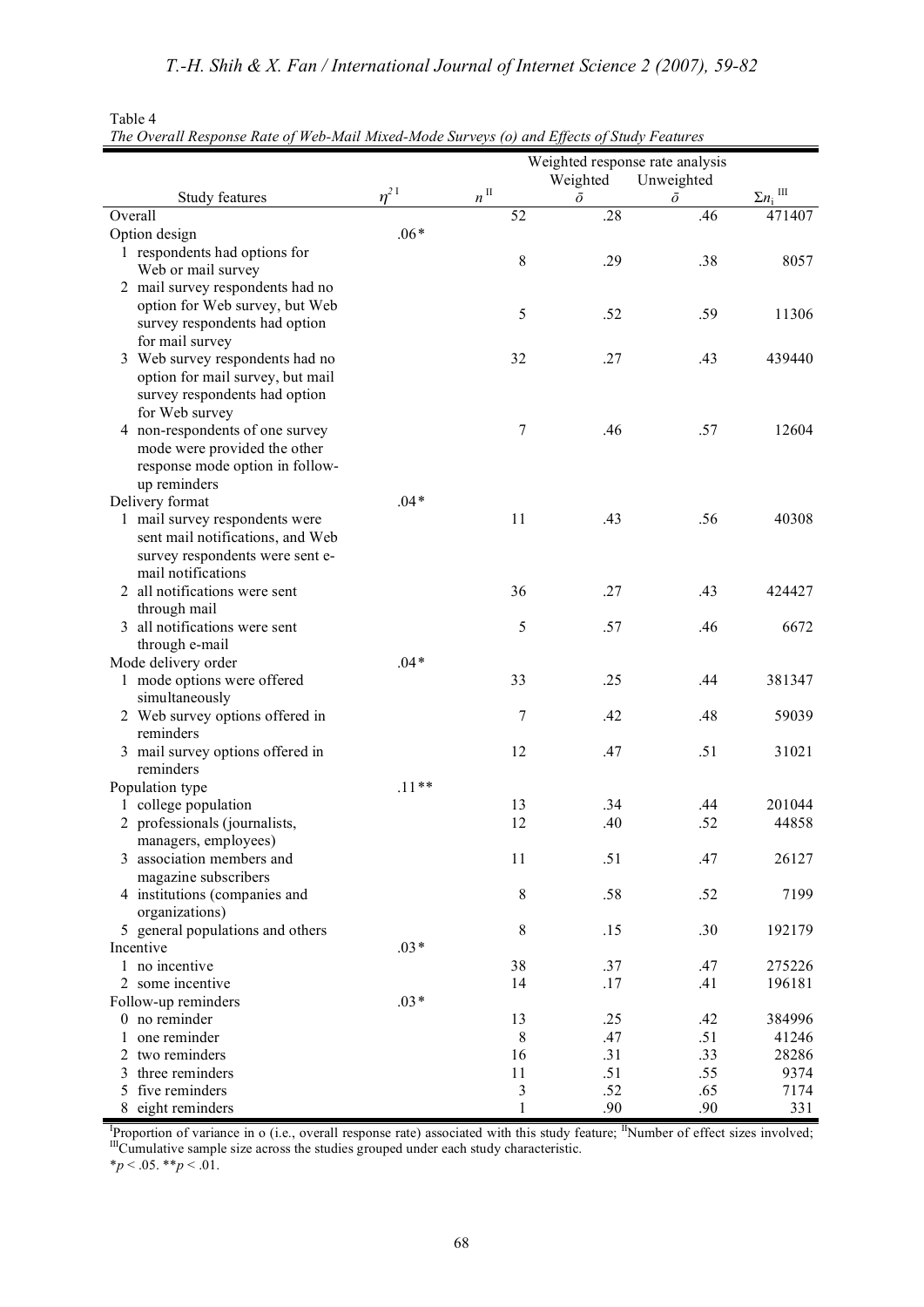*Mode Delivery Order*. The study feature had statistically significant effect on the variation of overall response rate across the mixed-mode survey studies. From those studies that offered respondents options for either Web and mail surveys simultaneously, the overall response rate was 25%. In those studies where respondents were sent mail surveys first and offered the option for Web survey mode in follow-up reminders, the overall response rate was 42%. In those where respondents were sent Web surveys first and then offered the option for mail survey mode in follow-up reminders, the overall response rate was 47%.

*Delivery Format*. The study feature showed a statistically significant effect on the variation of overall response rate across these mixed-mode survey studies. From those in which mail survey respondents were sent mail notifications and Web survey respondents were sent e-mail notifications, the overall response rate was 43%. In those where all notifications were sent through mail, the overall response rate was 27%. In those studies where all notifications were sent through e-mail, the overall response rate was 57%.

*Incentive*. The study feature was shown to be statistically associated with the overall response rates across the mixed-mode survey studies. However, the direction of such association is contrary to our general expectation that incentive would increase response rate. In the studies that did not use any incentive, the overall response rate was 37%, but in those that used some form of incentive, the overall response rate was 17%. We will discuss this counter-intuitive finding later in "Discussion".

*Follow-up Reminders*. In general, f*ollow-up reminders* appears to be positively related to the mixed-mode survey response rate: 25% for the mixed-mode surveys with no reminder, 47% for those with one reminder, 31% for those with two reminders, 51% for those with three reminders, 52% for those with five reminders, and 90% for one study with eight reminders. However, some results here were based on relatively small number of studies (e.g., only one study with eight follow-up reminders), and caution is warranted in interpreting these findings.

#### **Discussion**

Survey response rate is an important consideration, as low response rate has the potential of introducing nonresponse bias, thus resulting in misleading information about the issues covered in a survey. As Internet use becomes more prevalent, more researchers use Web-mail mixed-mode survey design in order to increase response rates. Descriptive findings in this meta-analysis showed that, in the studies involving Web-mail mixedmode surveys, there was considerable variation in mode preference (i.e., the response rate differences between mail and Web survey modes), and there was also considerable variation in the overall response rates of the mixed-mode surveys. We used random-effect model analysis (forest plot analysis) to examine mode preferences, and used fixed-effect general linear model to examine what study features contributed to the overall response rate of the mixed-mode surveys.

For the issue of mode preference in mixed-mode surveys, we observed a preference of mail survey mode over Web survey mode, with mail survey mode response rate being 14% higher than Web survey mode response rate (see Figure 1) in general. However, in the mixed-mode surveys where respondents were offered both response options (i.e., Web or mail survey response modes) at the same time, there was *no* statistically significant difference between mail and Web survey response rates. Our analyses also showed that, for non-respondents of one survey mode (e.g., non-respondents of mail survey mode), it might be useful to provide a different survey mode (i.e., Web survey mode) in the follow-up.

The stratified forest plot analysis results for *Option Design* may appear counterintuitive. In the mixed-mode surveys where Web survey respondents had no option for mail survey, but mail survey respondents had the option for Web survey, shouldn't we get a higher response rate of Web surveys? Why did we get a lower response rate for Web surveys? It turns out that this counter-intuitive finding is the result of confounding by another study feature of *Delivery Format*. Among the five mixed-mode survey studies coded "2" in *Option Design* (i.e. mail survey respondents had no option for Web survey, but Web survey respondents had option for mail survey), the relationship between *Delivery Format* and response rate difference was not clear, possibly due to a small sample size. However, among the 27 studies coded "3" in *Option Design* (i.e. Web survey respondents had no option for mail survey, but mail survey respondents had option for Web survey), 25 studies offered mail survey first and offered Web survey option in follow-up reminders. It makes sense that if mail survey option was provided first and Web survey option was only offered in the reminders, the majority of respondents should have already taken the mail survey before the Web survey option became available in the reminders, thus resulting in more mail survey mode responses than Web survey responses.

The findings of this study appear to be in line with the discussion by Zhang (2000) that the selection of response medium (e.g., Web or mail) might not merely depend on respondents' technological backgrounds or on their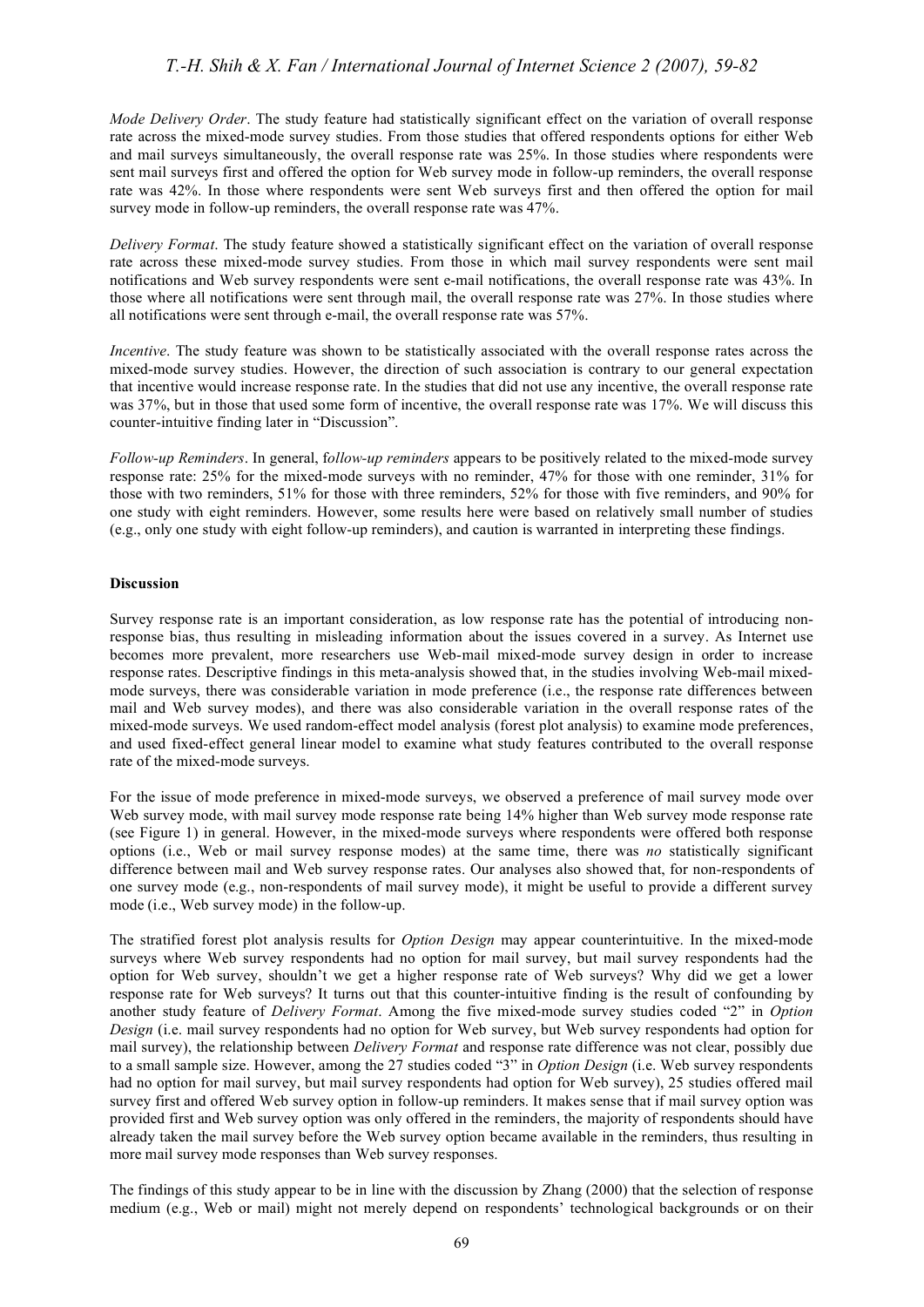access to the Web. In addition, the present study also suggests that survey researchers may need further research to enhance our understanding about the relative strengths of alternative response modes (Dillman, 2000) in using mixed-mode strategy.

For the question of overall response rates from Web-mail mixed mode surveys, results of the weighted general linear model analysis showed that all six study features had statistically significant contributions to the variability of the overall response rates of the mixed-mode surveys, with the study feature *Population Types* having the largest unique contribution. We did not see a consistent pattern between mode preference (Research Question #1) and overall response rates (Research Question #2), and a higher response rate could be obtained when respondents showed preference for either Web or mail survey modes.

Some counter-intuitive findings related to the study feature of *Option Design* could be explained by the confounding of *Mode Delivery Order* (i.e., if the respondents were given the options simultaneously or sequentially). When all notifications (for both mail and Web survey response options) were sent in mail format, the overall response rate was lower than when the notifications were sent in e-mail format. This finding appeared to be in line with some previous studies (e.g. Reips & Franek, 2004): if the URL for the Web survey has to be typed in by hand from a mailed invitation, this might have some negative effect on the overall response rate. Both the use of incentives and the use of follow-up reminders accounted for statistically significant proportion of the variations in the overall response rates of the mixed-mode surveys. In general, the more reminders were used, the higher response rates were observed. However, because of small number of studies under some conditions (e.g., only one study with eight follow-up reminders), caution is warranted in this interpretation.

Contrary to a general belief that use incentive can increase survey response rates, the studies examined in this study did not show this. However, we would not want to make a strong statement about this finding, because alternative interpretation for this finding might be possible. For example, there might have been inherent differences between the studies that used incentives and those that did not (such as length, topic, or sponsor, populations, etc.), and these differences may be confounded with the effect of incentive use. Researchers who expect more 'difficult' surveys might have chosen to use incentives more often than researchers dealing with 'easy' surveys; and it is possible that the response rates of the former would be even lower if they did not use any incentives. Without controlling for such differences, it would be difficult to say anything definitive about the effect of incentive use. Not specifically dealing with mixed-mode survey design, Göritz (2006) provided a general summary about the effect of incentives on response rates. For example, material incentives increase Web survey response rates, and promised nonmonetary incentives seem to work better in online than in offline survey studies. In the current meta-analysis, only a very limited number of the studies used some types of incentives, thus making it impossible for us to examine the impact of different incentives on response rates. The findings do suggest a need for future studies of incentive uses in mixed-mode surveys.

#### *Limitations*

Like many other studies, our study here has its limitations. The most obvious limitation is that, the analyses related to some study features (e.g. *Option Design*, *Incentive*) are very likely to be confounded by other coded or unknown study features such that some findings may appear counter-intuitive, or the analysis results could be difficult to interpret. We discussed some of these difficulties in our "Discussion". The confounding effect of coded features could potentially be disentangled by analyzing the interaction effect among the study features, but such analysis would require a larger number of studies so that the sample size (i.e., the number of studies) in the cells of interaction terms would be adequate. In the present study, we were not able to analytically deal with such potential confounding effects, because the relatively small number of studies would make it statistically impossible to analyze all the main effect and interaction terms. This leaves some potentially interesting and informative questions unanswered. With the accumulation of more mixed-mode survey studies in the literature in the future, such analysis may be possible as time goes by.

#### **References** 1

\* Abdel-Aty, M. A. (2003). Hybrid distribution and response techniques for an origin-destination travel survey, *ITE Journal, 73*(2), 22-27.

\* Abraham, S. Y., Steiger, D., & Sullivan, C. (1998). *Electronic and mail self-administered questionnaires: A comparative assessment of use among elite populations*. Proceedings of the Section on Survey Research Methods, ASA, 833-841.

 $1$  Experiments taken into account in the meta-analyses are designated by an asterisk.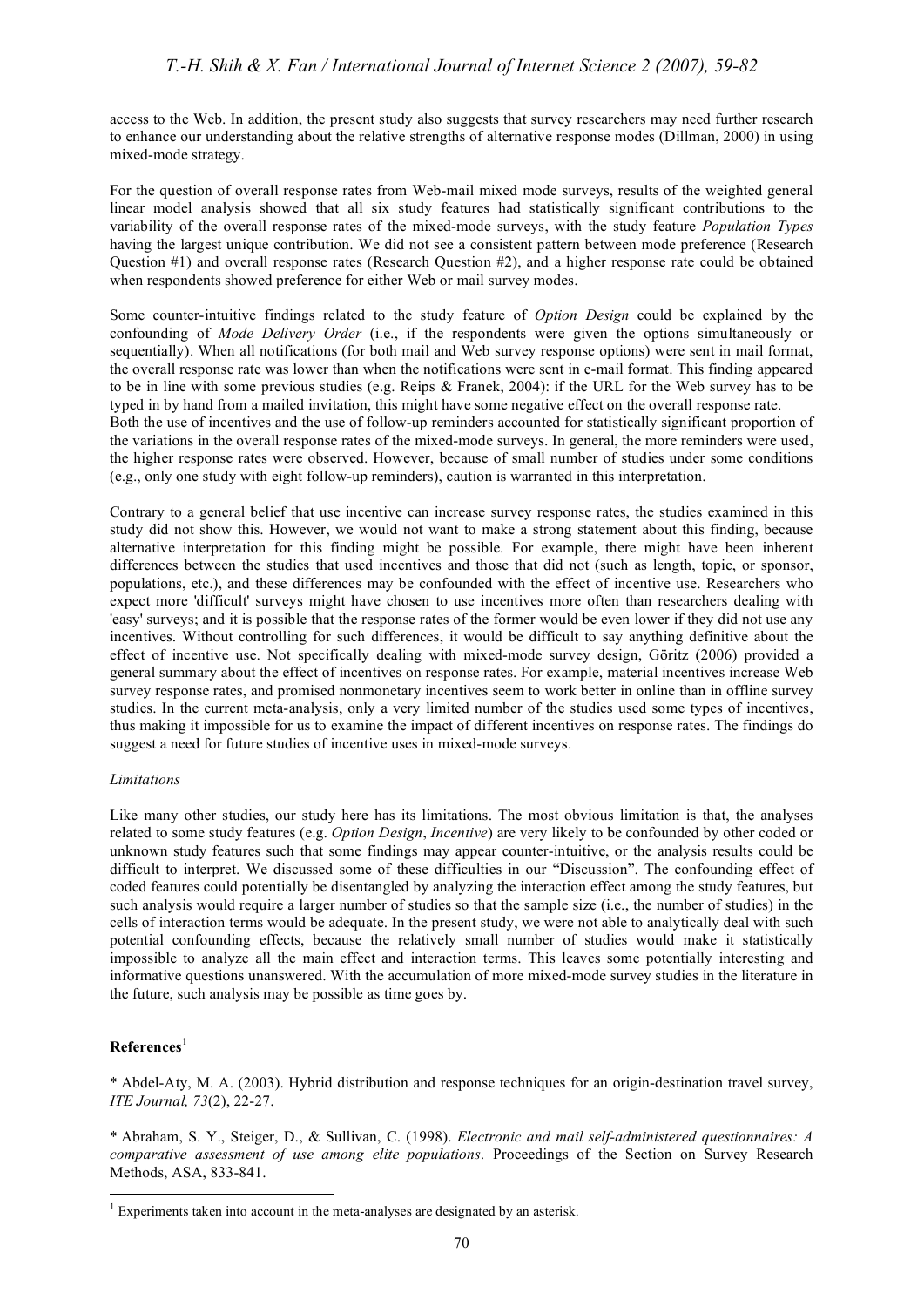American Association for Public Opinion Research (2006). *Standard Definitions: Final Dispositions of Case Codes and Outcome Rates for Surveys.* Retrieved March 30, 2007, from [http://www.aapor.org/uploads/](http://www.aapor.org/uploads/standarddefs_4.pdf) standarddefs\_4.pdf

\* Arbuagh, J. B., & Hwang, A. (2006). Does "Teaching Presence" exist in online MBA courses? *The Internet and Higher Education, 9*, 9-21.

\* Arora, A., Jaju, A., Kefalas, A. G., & Perenich, T. (2004). An exploratory analysis of global managerial mindsets: A case of U.S. textile and apparel industry. *Journal of International Management, 10*, 393-411.

\* Asha, R. P. (2002, August). *Web-based survey versus conventional survey. The Malaysian experience in conducting the Internet subscriber study.* Paper presented at the ICIS 2002 – International Conference on Improving Surveys. Copenhagen, Denmark.

\* Ballard, C., & Prine, R. (2002). Citizen perceptions of community policing: Comparing Internet and mail survey responses. *Social Science Computer Review, 20*, 485-493.

\* Basil, M. D., & Basil, D. Z. (2006). The marketing market: A study of PhD supply, demand, hiring institutions, and job candidates. *Journal of Business Research, 59*, 516-523.

Biemer, P. P., & Lyberg. L. (2003). *Introduction to survey quality*. New York: John Wiley and Sons.

\* Bond, D. (2005). Capturing them in the Web: The use of online surveys and the examination of response patterns for first year university students. *Methods of Technologies for Learning*, 34, 121-125.

\* Bourgaux, H., Gerdes, G. R., Oliver, R., Paese, K. O., Parke, D. W., Roth, T. J., et al. (2002). *Retail payments research project: A snapshot of the U.S. payments landscape*. A report for the Retail Payments Research Project, Federal Reserve System.

\* Brashears, M.T., Bullock, S., & Akers, C. (2003, December). *A test of a bimodal survey model on the cooperative communicators association: A case study*. Paper presented at the National Agricultural Education Research Conference, Orlando, FL, USA.

\* Brennan, M. (2005, December). *The effect of a simultaneous mixed-mode (mail and Web) survey on respondent characteristics and survey responses*. Paper presented at ANZMAC Conference: Marketing Research and Research Methodologies (quantitative), Perth, Australia.

\* Carini, R. M., Hayek, J. C., Kuh, G. D., Kennedy, J. M., & Ouimet, J. A. (2003). College student responses to Web and paper surveys: Does mode matter? *Research in Higher Education, 44*(1), 1-19.

Christian L. M., Dillman, D. A., & Smyth, J. D. (2005, January). *The effects of mode and format on answers to scalar questions in telephone and Web surveys*. Paper presented at 2nd International Conference on Telephone Survey Methodology, Miami, FL, USA.

\* Comley, P. (1996, November). *The use of Internet as a data collection method*. Paper presented at ESOMAR conference. Edinburg, UK.

Couper, M. P. (2000). Web Surveys: A review of issues and approaches. *Public Opinion Quarterly, 64*, 464-494.

Couper, M. P., Blair, J., & Triplett, T. (1999). A comparison of mail and e-mail for a survey of employees in federal statistical agencies. *Journal of Official Statistics, 15*, 39-56.

De Leeuw, E. D. (2005). To mix or not to mix: Data collection modes in surveys. *The Journal of Official Statistics, 21*, 233-255.

DerSimonian, R., & Laird, N. (1986). Meta-analysis in clinical trials. *Controlled Clinical Trials, 7*, 177-188.

Dillman, D. (2000). *Mail and Internet surveys: The tailored design method* (2nd ed.). New York: Wiley.

Dillman, D. A., Clark, J. R., & West, K. K. (1995). Influence of an invitation to answer by telephone on response to census questionnaires. *Public Opinion Quarterly, 58*, 557-568.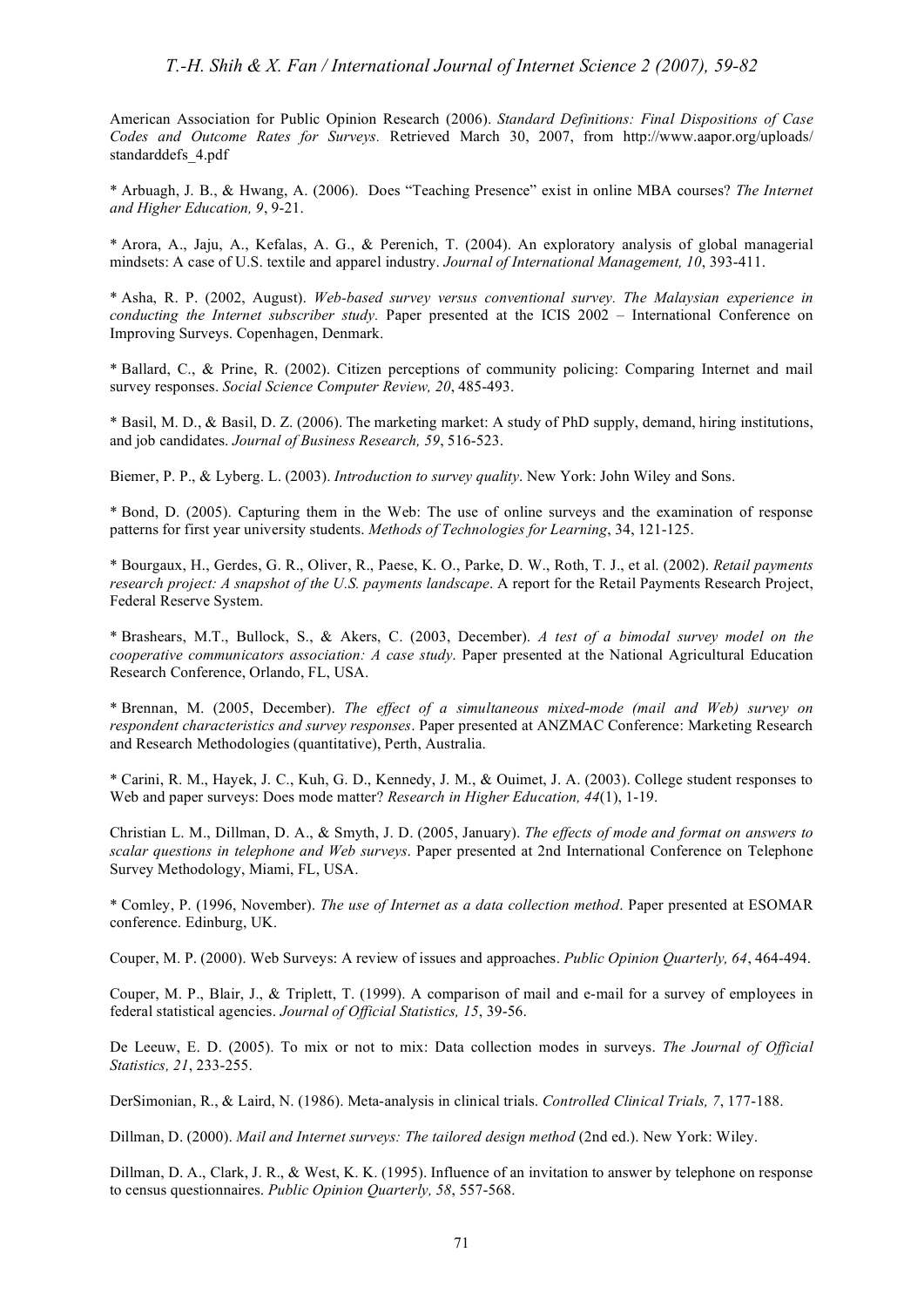Dillman, D. A., Phelps, G., Tortora, R., Swift, K., Kohrell, J., & Berck, J. (2001, May). *Response rate and measurement differences in mixed mode surveys using mail, telephone, interactive voice response and the Internet*. Paper presented at the 56th Annual Conference of the American Association for Public Opinion Research, Montreal, Quebec, Canada.

Dillman, D. A., & Tarnai, J. (1988). Administrative issues in mixed-mode surveys. In R. Groves, P. Biemer, L. Lyberg, J. Massey, W. Nicholls, II & J. Wakesberg (Eds.), *Telephone survey methodology* (pp. 509-528). New York: Wiley.

Fricker R., & Schonlau, M. (2002). Advantages and disadvantages of Internet research surveys: Evidence from the literature. *Field Methods, 14*, 347-367.

Göritz, A. S. (2006). Incentives in Web Studies: Methodological Issues and a Review. *International Journal of Internet Science, 1*(1), 58-70.

\* Granrose, C. S., & Baccili, P. A. (2006). Do psychological contracts include boundaryless or protean careers? *Career Development International, 11*, 163-182.

\* Griffin, D. H., Fischer, D. P., & Morgan M. T. (2001, May). *Testing an Internet response option for the American community survey*. Paper presented at the annual conference of the American Association for Public Opinion Research. Montreal, Quebec, Canada.

\* Griffis, S. E., Goldsby, T. J., & Cooper, M. (2003). Web-based and mail Surveys: A comparison of response, data, and cost. *Journal of Business Logistics, 24*(2), 237-258.

\* Grim, B. J., Semali, L. M., & Maretzki, A. N. (2005). *Checking for nonresponse bias in web-only surveys of special populations using a mixed-mode (web-with-mail) design* (Working Paper). Interinstitutional Consortium for Indigenous Knowledge.

Groves, R. M., Fowler, F. J., Couper, M. P., Lepkowski, J. M., Singer, E., & Tourangeau, R. (2004). *Survey methodology*. Hoboken, NJ: Wiley.

Groves, R. M. & Kahn, R. L. (1979). *Surveys by telephone: A national comparison with personal interviews*. New York: Academic Press.

Groves, R. M., & Lyberg, L. E. (1988). An overview of nonresponse issues in telephone surveys. In R. M. Groves (Ed.), *Telephone Survey Methodology* (pp. 191-211). Hoboken, NJ: Wiley

Haraldsen, G., Dale, T., Dalheim E., & Strømme, H. (2002, August). *Mode effects in a mail plus Internet designed census*. Paper presented at the International Conference on Improving Surveys, Copenhagen, Denmark.

Heberlein, T., & Baumgartner, R. (1978). Factors affecting response rates to mailed questionnaires: A quantitative analysis of the published literature. *American Sociological Review, 43*, 447-462.

Hunter, J. E., & Schmidt, F. L. (1990). *Methods of Meta-analysis: Correcting error and bias in research findings*. Newbury Park: Sage.

\* Irani, T. A., Gregg, J. A., & Telg, R. (2004). Choosing to use the Web: Comparing early and late respondents to an online Web-based survey designed to assess IT computer skills perceptions of county extension agents. *Journal of Southern Agricultural Education Research, 54*, 168-179.

\* Keith, S. (2005). Newspaper copy editors' perceptions of their ideal and real ethics roles. *Journalism & Mass Communication Quarterly, 82*, 930-951.

\* Kennedy, J. M., Kuh, G. D., & Carini, R. (2000, May). *Web and mail surveys: Preliminary results of comparisons based on a large-scale project*. Paper presented at the 27th annual meeting of the American Association for Public Opinion Research (AAPOR), Portland, Oregon.

\* Ketsche, P., Branscomb, L., & Gordon, L. (2003). The long-term costs of career interruptions study. *Journal of Healthcare Management, 48*(1), 30-45.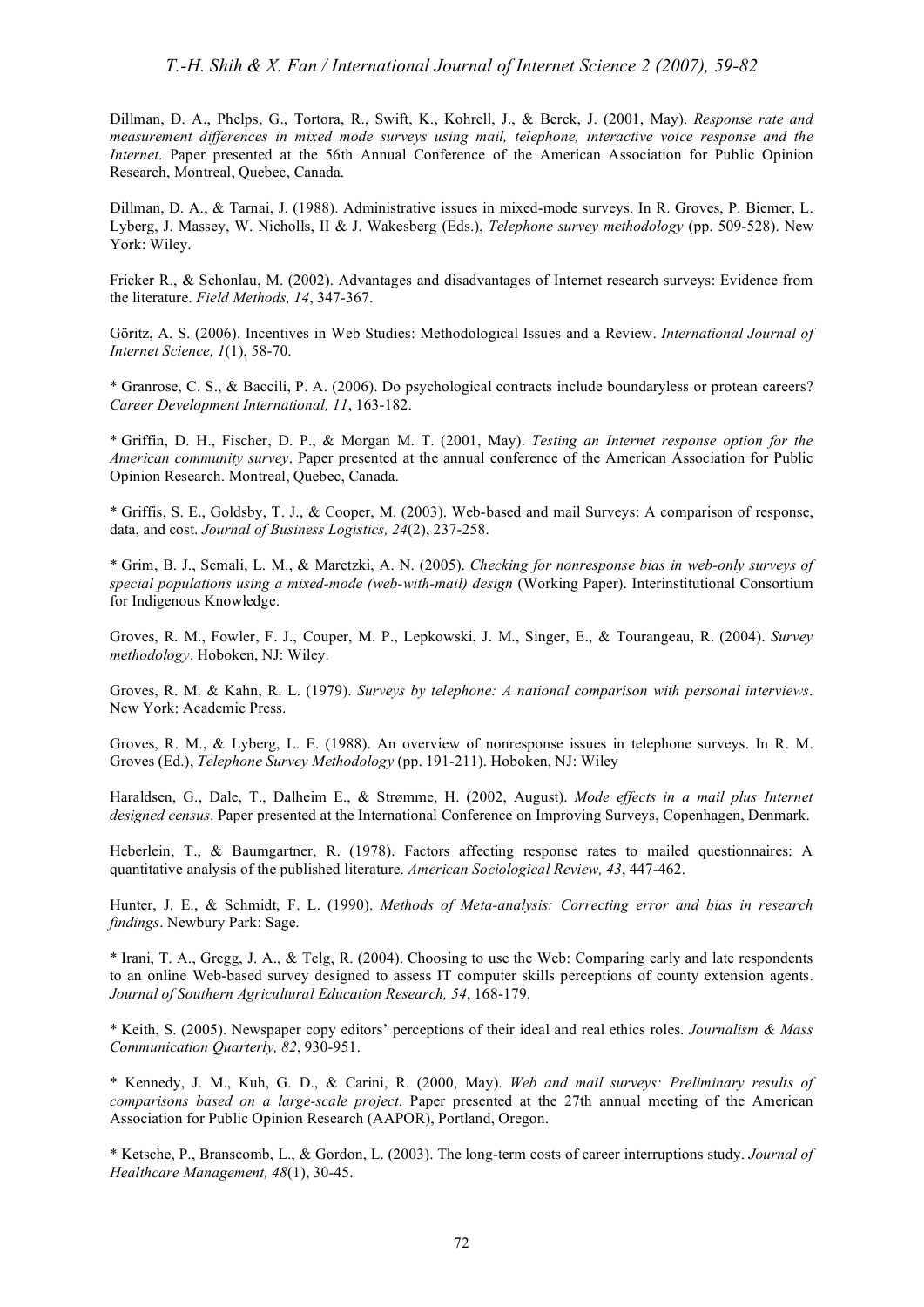\* MacElroy, B., Mikucki, J., & McDowell, P. (2002). A Comparison of quality in open-end responses and response rates between Web-based and paper and pencil survey modes. *IMRO's Journal of Online Research*. Retrieved on June 20, 2004, from <http://www.websm.org/uploadi/editor/comparison.pdf>

\* Maier, S. R. (2005). Comparing Internet vs. paper in newspaper source surveys. *Newspaper Research Journal, 26*(2), 57-71.

\* Manfreda, K. L., Vehovar, V., & Batagelj, Z. (2001, May). *Web versus mail questionnaire for an institutional survey*. Paper presented at the 2nd ASC international conference on survey research methods: The challenge of the Internet, Latimer, UK.

\* McCabe, S. E., Diez, A., Boyd, C. J., Nelson, T. F., & Weitzman, E. R. (2006). Comparing Web and mail responses in a mixed mode survey in college alcohol use research. *Addictive Behaviors, 31*, 1619-1627.

\* McFadden, D., N. Schwarz, & Winter, J. (2004, January). *Measuring perceptions and behavior in household surveys*. Paper presented at the annual meeting of the American Economic Association, San Diego, CA, USA.

\* McGlothlin, J. M. (2003). The Infusion of Internet-based surveys and postal mail surveys: Guidelines for counselors. *Journal of Technology in Counseling, 3*(1). Received December 14, 2007, from [http://jtc.colstate.edu/Vol3\\_1/McGothlin/McGothlin.htm](http://jtc.colstate.edu/Vol3_1/McGothlin/McGothlin.htm)

\* Meckel, M., Walters, D., & Baugh, P. (2005). Mixed-mode surveys using mail and Web questionnaires. *The Electronic Journal of Business Research Methodology, 3*(1), 69-80.

\* Owen, D. J., & Fang, M. L. (2003). Information seeking behavior in complementary and alternative medicine (CAM): An online survey of faculty at a health sciences campus. *Journal of the Medical Library Association, 91*, 311-321.

\* Parackal, M. (2003). Internet-based and mail survey: A hybrid probabilistic survey approach. In A. Treloar & A. Ellis (Eds.), *Proceedings of AusWeb03, the ninth Australian World Wide Web conference: Changing the way we work* (pp. 1-12). Lismore, NSW: Southern Cross University.

\* Porter, S. R., & Umbach, P. D. (2004). What works best? Collecting alumni data with multiple survey technologies. *AIR Professional File, 90*, 1-10.

\* Quigley, B., Riemer, R. A., Cruzen, D. E., & Rosen, S. (2000, November). *Internet versus paper survey administration: Preliminary findings on response rates*. Paper presented at the annual conference of the International Military Testing Association, Edinburgh, Scotland, UK.

\* Ramirez, C., Sharp, K., & Foster, L. (2000, May). *Mode effects in an Internet/paper survey of employees*. Paper presented to the American Association for Public Opinion Research, Portland, USA.

Reips, U.-D., & Franek, L., (2004). Mitarbeiterbefragungen per Internet oder Papier? Der Einfluss von Anonymität, Freiwilligkeit und Alter auf das Antwortverhalten [Employee surveys via Internet or paper? The influence of anonymity, voluntariness and age on answering behavior]. *Wirtschaftspsychologie, 6*, 67-83.

\* Romano, M. F., & Himmelmann, M. (2002, August). *Determinants of Web mode choice in a "Web and paper" survey in a high education population*. Paper presented at International Conference on Improving Survey. Copenhagen, Denmark.

Rosenthal, R., & D. Rubin (1982). Comparing effect sizes of independent studies. *Psychological Bulletin, 92*, 500-504.

\* Roy, A., & Berger, P. D. (2005). E-mail and mixed mode database surveys revisited: Exploratory analyses of factors affecting response rates. *Journal of Database Marketing & Customer Strategy Management, 12*, 153-171.

\* Sax, L. J., Gilmartin, S. K., & Bryant, A. N. (2003). Assessing response rates and nonresponse bias in Web and paper surveys. *Research in Higher Education, 44*, 409-432.

\* Sax, L. J., Shannon, K. G., & Alyssa, N. B. (2001, November). *Is Online Survey Administration the Answer? Findings from a National Study of Survey Methodologies*. Paper presented at the annual meeting of the Association for the Study of Higher Education (ASHE) Richmond, VA, USA.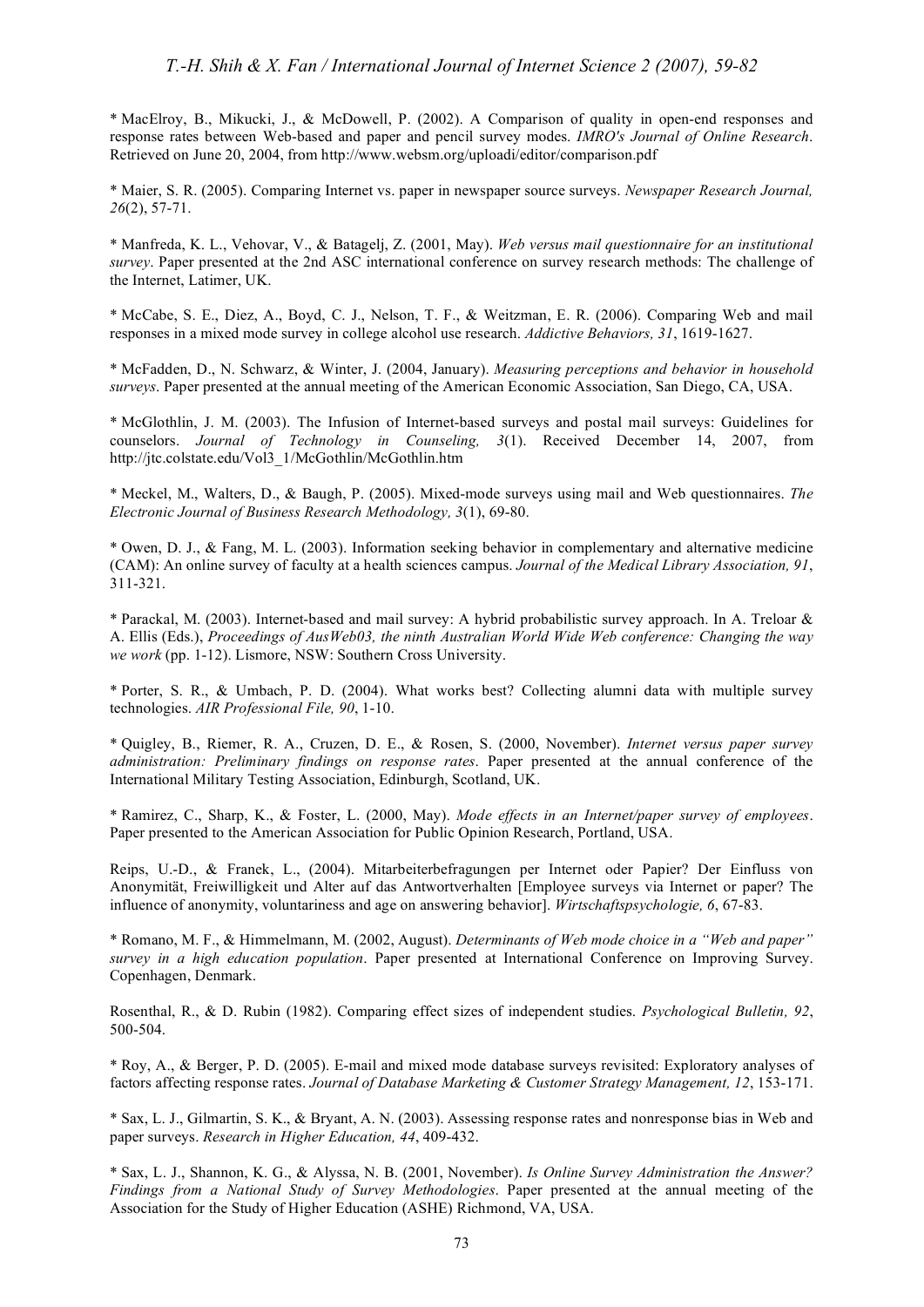Schaefer, D. R., & Dillman, D. A. (1998). Development of standard e-mail methodology: Results of an experiment. *Public Opinion Quarterly, 62*, 378-397.

\* Schonlau, M., Asch, B. J., & Du, C. (2003). Web surveys as part of a mixed-mode strategy for populations that cannot be contacted by e-mail. *Social Science Computer Review, 21*, 218-222.

Sheehan, K. (2001). E-mail survey response rates: A review. *Journal of Computer-Mediated Communication,* 6, 1201-1204.

Shettle, C., & Mooney, G. (1999). Evaluation of using monetary incentives in a government survey. *Journal of Official Statistics, 15*, 231-250.

\* Sonnenfeld, K. (2002, May). *Demographic differences in college students in the selection of a survey mode (Web vs. mail vs. phone)*. Paper presented at the 57th annual conference of the American Association for Public Opinion Research, St Pete Beach, Florida, USA.

\* Tomsic, M. L., Hendel, D. D., & Matross, R. P. (2000, May). *A World Wide Web response to student satisfaction surveys: Comparisons using paper and Internet formats*. Paper presented at the Annual Meeting of the Association for Institutional Research, Cincinnati, OH, USA.

Yin, P., & Fan, X. (2003). Assessing the invariance of self-concept measurement factor structure across ethnic and gender groups: Findings from a national sample. *Educational and Psychological Measurement, 63*, 296-318.

\* Zhang, Y. (2000) Using the Internet for survey research: A case study. *Journal of the American Society for Information Science, 51*, 57-68.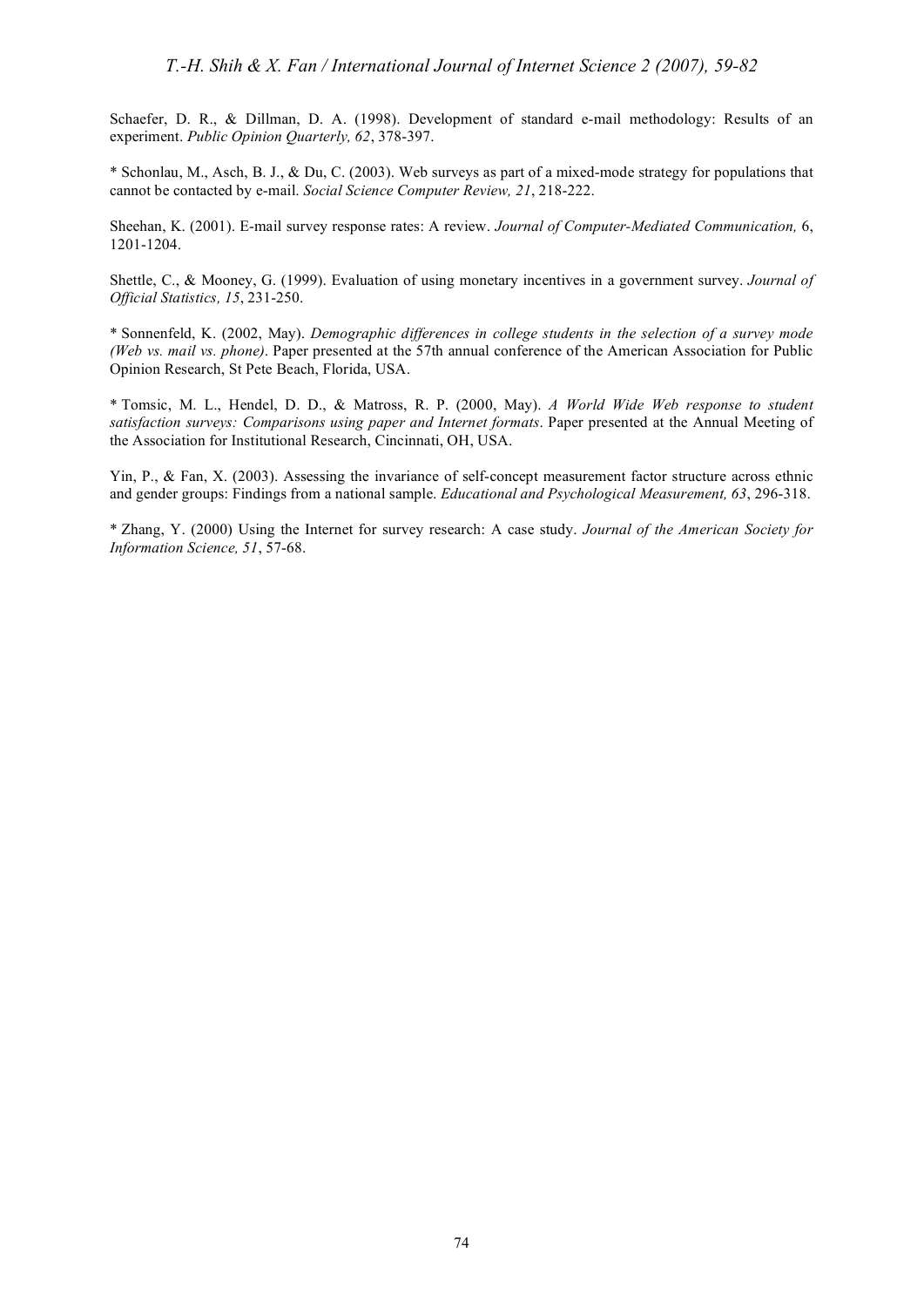## **Appendix 1: Stratified Forest Plots**

## A Forest Plot Stratified by "Option Design"

| Study                                                |                                                           | $\%$   |
|------------------------------------------------------|-----------------------------------------------------------|--------|
| ID                                                   | RD (95% CI)                                               | Weight |
|                                                      |                                                           |        |
| respondents had options for web or mail survey       |                                                           |        |
| Abraham (1998)                                       | $-0.54$ ( $-0.63$ , $-0.45$ )                             | 0.03   |
| Abraham (1998)                                       | $-0.52$ ( $-0.57$ , $-0.47$ )                             | 0.11   |
| Griffis (2003)                                       | $-0.03$ $(-0.05, -0.00)$                                  | 0.13   |
| Griffis (2003)                                       | 0.14(0.12, 0.15)                                          | 0.38   |
| Schonlau (2003)                                      | $-0.06$ ( $-0.08$ , $-0.04$ )                             | 0.38   |
| Grim (2005)                                          | 0.18(0.14, 0.21)                                          | 0.22   |
| Subtotal (I-squared = 99.5%, p = 0.000)              | $-0.01$ $(-0.02, 0.00)$                                   | 1.25   |
|                                                      |                                                           |        |
| mail survey respondents had no option for web survey |                                                           |        |
| Zhang (1999)                                         | 0.53(0.45, 0.61)                                          | 0.04   |
| Quigley (2000)                                       | 0.17(0.16, 0.18)                                          | 1.56   |
| Ramirez (2000)                                       | 0.64(0.63, 0.66)                                          | 0.70   |
| Owen (2003)                                          | $-0.36$ $(-0.42, -0.30)$                                  | 0.06   |
| Granrose (2006)                                      | $-0.00$ $(-0.06, 0.06)$                                   | 0.08   |
| Subtotal (I-squared = 99.8%, p = 0.000)              | 0.29(0.28, 0.30)                                          | 2.44   |
|                                                      |                                                           |        |
| web survey respondents had no option for mail survey |                                                           |        |
| Comley (1996)                                        | $-0.15(-0.17, -0.13)$                                     | 0.38   |
| Kennedy (2000)                                       | $-0.27$ $(-0.28, -0.26)$                                  | 6.43   |
| Quigley (2000)                                       | $-0.23$ $(-0.23, -0.22)$                                  | 4.70   |
| Tomsic (2000)                                        | $-0.47$ $(-0.50, -0.45)$                                  | 0.34   |
| Tomsic (2000)                                        | $-0.46$ ( $-0.49$ , $-0.43$ )                             | 0.29   |
| Griffin (2001)                                       | $-0.35$ $(-0.36, -0.33)$                                  | 0.69   |
| Griffin (2001)                                       | $-0.34$ ( $-0.36$ , $-0.33$ )                             | 0.69   |
| Griffin (2001)                                       | $-0.31$ $(-0.33, -0.29)$                                  | 0.69   |
| Manfreda (2001)                                      | 0.46(0.37, 0.54)                                          | 0.04   |
| Asha (2002)                                          | 0.28(0.27, 0.29)                                          | 2.25   |
| <b>Ballard (2002)</b>                                | $-0.11(-0.12,-0.10)$                                      | 2.03   |
| MacElroy (2002)                                      | $-0.03$ $(-0.04, -0.03)$                                  | 1.59   |
| Romano (2002)                                        | $-0.49(-0.51,-0.47)$                                      | 0.59   |
| Romano (2002)                                        | $-0.22$ $(-0.24, -0.19)$                                  | 0.57   |
| Romano (2002)                                        | $-0.21$ ( $-0.24$ , $-0.19$ )                             | 0.51   |
| Sonnenfeld (2002)                                    | $-0.07$ $(-0.12, -0.02)$                                  | 0.11   |
| Abdel-Aty (2003)                                     | $-0.12$ $(-0.12, -0.12)$                                  | 35.90  |
| Carini (2003)                                        | $-0.18(-0.18,-0.18)$                                      | 32.77  |
| McGlothlin (2003)                                    | 0.22(0.18, 0.26)                                          | 0.22   |
| Parackal (2003)                                      | 0.02(0.01, 0.04)                                          | 0.65   |
| Sax (2003)                                           | $-0.14$ ( $-0.16$ , $-0.12$ )                             | 0.32   |
|                                                      |                                                           | 0.06   |
| Arora (2004)<br>McFadden (2004)                      | $-0.21$ $(-0.26, -0.15)$<br>$-0.36$ ( $-0.38$ , $-0.33$ ) | 0.43   |
|                                                      |                                                           | 0.43   |
| Brennan (2005)<br>Maier (2005)                       | 0.08(0.06, 0.10)                                          | 0.69   |
|                                                      | $-0.62$ ( $-0.64$ , $-0.61$ )                             |        |
| Meckel (2005)                                        | $-0.18(-0.21,-0.15)$                                      | 0.22   |
| Roy (2005)                                           | $-0.38$ $(-0.41, -0.35)$                                  | 0.20   |
| Subtotal (I-squared = 99.9%, p = 0.000)              | $-0.16$ ( $-0.16$ , $-0.16$ )                             | 93.80  |
|                                                      |                                                           |        |
| simply sent the other mode to non-respondents        |                                                           |        |
| Brashears (2003)                                     | 0.25(0.18, 0.32)                                          | 0.07   |
| Irani (2004)                                         | 0.78 (0.73, 0.82)                                         | 0.07   |
| Bond (2005)                                          | $-0.04$ ( $-0.05$ , $-0.02$ )                             | 0.92   |
| Basil (2006)                                         | $0.00$ (-0.08, 0.08)                                      | 0.04   |
| McCabe (2006)                                        | 0.31 (0.29, 0.32)                                         | 1.40   |
| Subtotal (I-squared = 99.8%, p = 0.000)<br>ô         | 0.19(0.18, 0.20)                                          | 2.51   |
| Overall (I-squared = 99.9%, p = 0.000)               | $-0.14 (-0.14, -0.14)$                                    | 100.00 |
|                                                      |                                                           |        |
|                                                      |                                                           |        |
|                                                      |                                                           |        |
| $\pmb{0}$<br>$-.824$                                 | .824                                                      |        |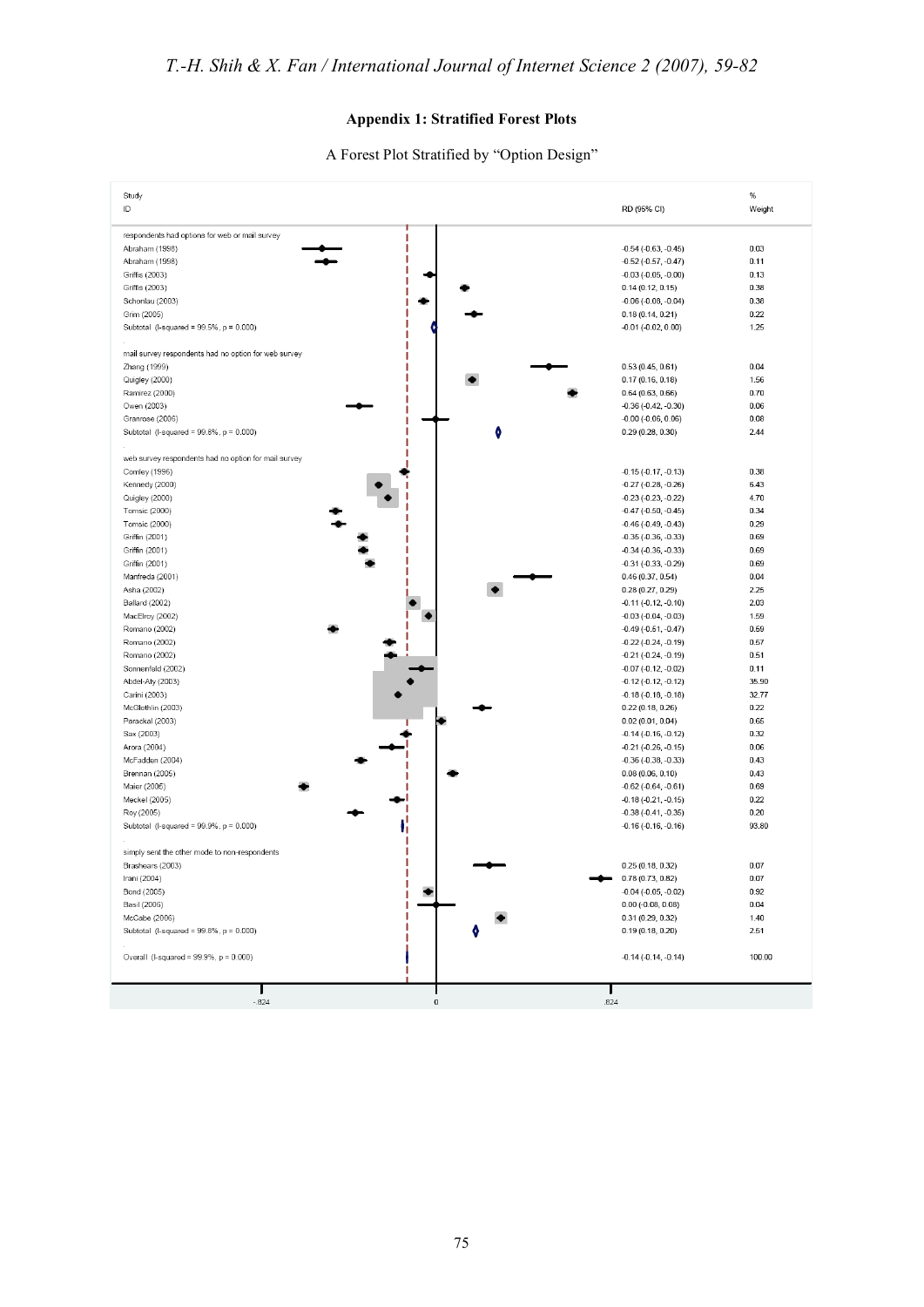| Study                                                             |                                             | $\%$         |
|-------------------------------------------------------------------|---------------------------------------------|--------------|
| ID                                                                | RD (95% CI)                                 | Weight       |
| mail (web) respondents were sent mail (e-mail)                    |                                             |              |
| Zhang (1999)                                                      | 0.53(0.45, 0.61)                            | 0.04         |
| $\bullet$<br>Quigley (2000)                                       | $-0.23$ $(-0.23, -0.22)$                    | 4.70         |
| Quigley (2000)                                                    | 0.17(0.16, 0.18)                            | 1.56         |
| Brashears (2003)                                                  | 0.25(0.18, 0.32)                            | 0.07         |
| McGlothlin (2003)                                                 | 0.22(0.18, 0.26)                            | 0.22         |
| Schonlau (2003)                                                   | $-0.06$ $(-0.08, -0.04)$                    | 0.38         |
| Irani (2004)                                                      | 0.78(0.73, 0.82)                            | 0.07         |
| Basil (2006)                                                      | $0.00$ (-0.08, 0.08)                        | 0.04         |
| McCabe (2006)                                                     | 0.31(0.29, 0.32)                            | 1.40         |
| Subtotal (I-squared = $99.9\%$ , $p = 0.000$ )                    | $-0.03$ $(-0.04, -0.02)$                    | 8.49         |
| all notifications were sent in mail format                        |                                             |              |
| Comley (1996)                                                     | $-0.15$ ( $-0.17$ , $-0.13$ )               | 0.38         |
| Abraham (1998)                                                    | $-0.54$ ( $-0.63$ , $-0.45$ )               | 0.03         |
| Abraham (1998)                                                    | $-0.52$ ( $-0.57$ , $-0.47$ )               | 0.11         |
| Kennedy (2000)                                                    | $-0.27$ $(-0.28, -0.26)$                    | 6.43         |
| Tomsic (2000)                                                     | $-0.47$ $(-0.50, -0.45)$                    | 0.34         |
| Tomsic (2000)                                                     | $-0.46$ ( $-0.49$ , $-0.43$ )               | 0.29         |
| Griffin (2001)                                                    | $-0.35$ ( $-0.36$ , $-0.33$ )               | 0.69         |
| Griffin (2001)                                                    | $-0.34$ ( $-0.36$ , $-0.33$ )               | 0.69         |
| Griffin (2001)                                                    | $-0.31$ ( $-0.33$ , $-0.29$ )               | 0.69         |
| Manfreda (2001)                                                   | 0.46(0.37, 0.54)                            | 0.04         |
| Asha (2002)                                                       | 0.28(0.27, 0.29)                            | 2.25         |
| <b>Ballard (2002)</b>                                             | $-0.11(-0.12, -0.10)$                       | 2.03         |
| MacElroy (2002)                                                   | $-0.03$ $(-0.04, -0.03)$                    | 1.59         |
| Romano (2002)                                                     | $-0.49(-0.51,-0.47)$                        | 0.59         |
| Romano (2002)                                                     | $-0.22$ $(-0.24, -0.19)$                    | 0.57         |
| Romano (2002)                                                     | $-0.21$ $(-0.24, -0.19)$                    | 0.51         |
| Sonnenfeld (2002)                                                 | $-0.07$ $(-0.12, -0.02)$                    | 0.11         |
| Abdel-Aty (2003)                                                  | $-0.12$ $(-0.12, -0.12)$                    | 35.90        |
| Carini (2003)                                                     | $-0.18(-0.18,-0.18)$                        | 32.77        |
| Griffis (2003)                                                    | $-0.03$ $(-0.05, -0.00)$                    | 0.13         |
| Parackal (2003)                                                   | 0.02(0.01, 0.04)                            | 0.65         |
| Sax (2003)                                                        | $-0.14$ $(-0.16, -0.12)$                    | 0.32         |
| Arora (2004)                                                      | $-0.21$ $(-0.26, -0.15)$                    | 0.06         |
| McFadden (2004)                                                   | $-0.36$ $(-0.38, -0.33)$                    | 0.43         |
| Bond (2005)                                                       | $-0.04$ ( $-0.05$ , $-0.02$ )               | 0.92         |
| Brennan (2005)                                                    | 0.08(0.06, 0.10)                            | 0.43         |
| Maier (2005)                                                      | $-0.62$ ( $-0.64$ , $-0.61$ )               | 0.69         |
| Meckel (2005)                                                     | $-0.18$ $(-0.21, -0.15)$                    | 0.22         |
| Roy (2005)                                                        | $-0.38$ $(-0.41, -0.35)$                    | 0.20         |
| Subtotal (I-squared = $99.8\%$ , $p = 0.000$ )                    | $-0.16$ $(-0.16, -0.15)$                    | 90.07        |
| all notifications were sent in e-mail format                      |                                             |              |
| Ramirez (2000)                                                    | $0.64$ (0.63, 0.66)                         | 0.70         |
|                                                                   |                                             | 0.38         |
| Griffis (2003)                                                    | 0.14(0.12, 0.15)                            | 0.06         |
| Owen (2003)                                                       | $-0.36$ $(-0.42, -0.30)$                    |              |
| Grim (2005)                                                       | 0.18(0.14, 0.21)                            | 0.22<br>0.08 |
| Granrose (2006)<br>Subtotal (I-squared = $99.8\%$ , $p = 0.000$ ) | $-0.00$ $(-0.06, 0.06)$<br>0.36(0.35, 0.37) | 1.44         |
| Overall (I-squared = $99.9\%$ , $p = 0.000$ )                     | $-0.14$ $(-0.14, -0.14)$                    | 100.00       |
|                                                                   |                                             |              |
|                                                                   |                                             |              |
| $-824$<br>0                                                       | .824                                        |              |

# A Forest Plot Stratified by "Delivery Format"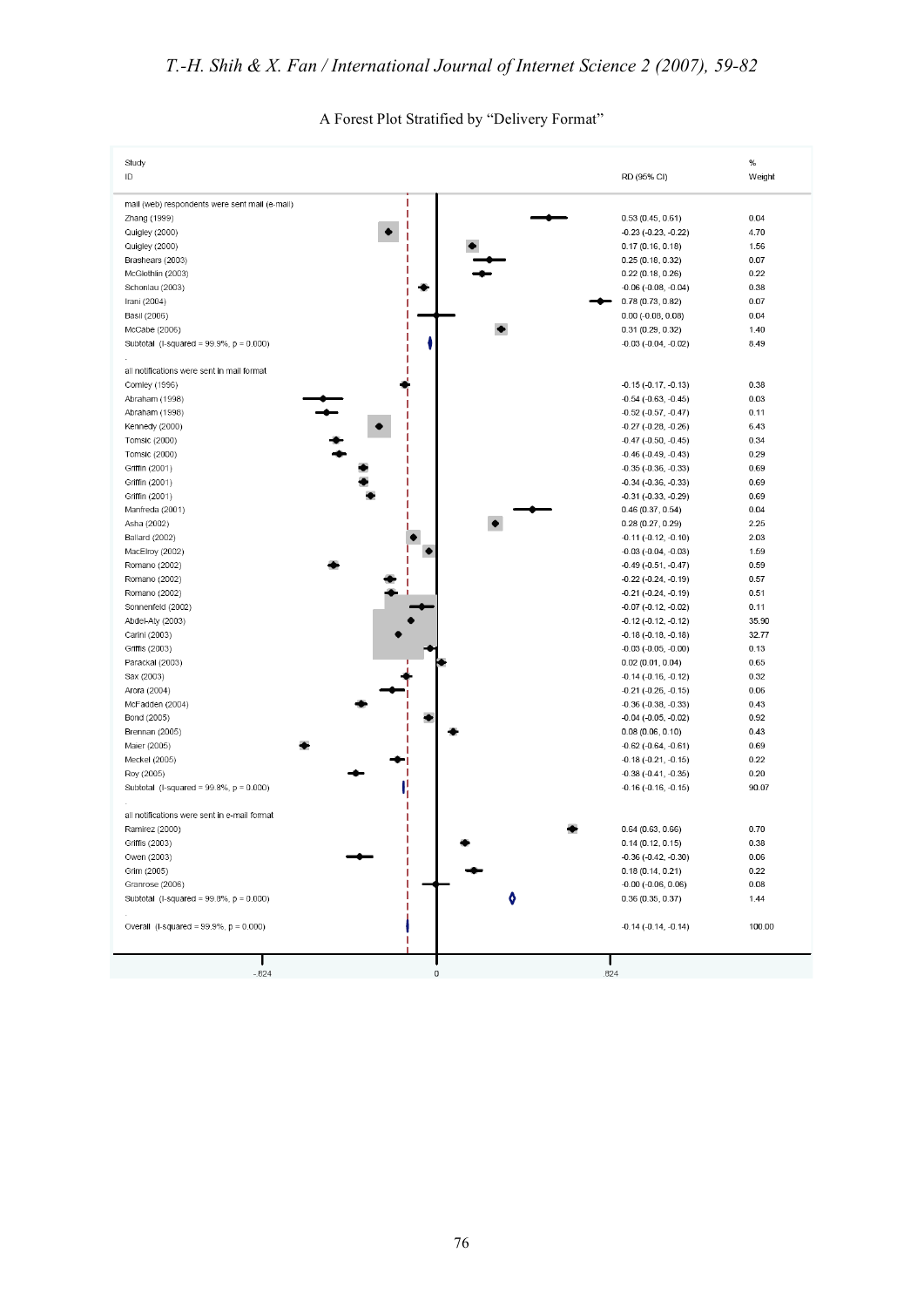| Study                                          |                                                      | $\%$         |
|------------------------------------------------|------------------------------------------------------|--------------|
| ID                                             | RD (95% CI)                                          | Weight       |
| mode options were offered simultaneously       |                                                      |              |
| Comley (1996)                                  | $-0.15$ $(-0.17, -0.13)$                             | 0.38         |
| Zhang (1999)                                   | 0.53(0.45, 0.61)                                     | 0.04         |
| Ramirez (2000)                                 | 0.64(0.63, 0.66)                                     | 0.70         |
| Tomsic (2000)                                  | $-0.47$ $(-0.50, -0.45)$                             | 0.34         |
| Tomsic (2000)                                  | $-0.46$ $(-0.49, -0.43)$                             | 0.29         |
| Griffin (2001)                                 | $-0.35$ $(-0.36, -0.33)$                             | 0.69         |
| Griffin (2001)                                 | $-0.34$ $(-0.36, -0.33)$                             | 0.69         |
| Griffin (2001)                                 | $-0.31(-0.33,-0.29)$                                 | 0.69         |
| Manfreda (2001)                                | 0.46(0.37, 0.54)                                     | 0.04         |
| <b>Ballard (2002)</b>                          | $-0.11(-0.12,-0.10)$                                 | 2.03         |
| MacElroy (2002)                                | $-0.03$ $(-0.04, -0.03)$                             | 1.59         |
| Romano (2002)                                  | $-0.49$ $(-0.51, -0.47)$                             | 0.59         |
| Romano (2002)                                  | $-0.22$ $(-0.24, -0.19)$                             | 0.57         |
| Romano (2002)                                  | $-0.21$ $(-0.24, -0.19)$                             | 0.51         |
| Sonnenfeld (2002)                              | $-0.07$ $(-0.12, -0.02)$                             | 0.11         |
| Abdel-Aty (2003)                               | $-0.12$ $(-0.12, -0.12)$                             | 35.90        |
| Carini (2003)                                  | $-0.18(-0.18,-0.18)$                                 | 32.77        |
| Griffis (2003)                                 | $-0.03$ $(-0.05, -0.00)$                             | 0.13         |
| Griffis (2003)                                 | 0.14(0.12, 0.15)                                     | 0.38         |
| Owen (2003)                                    | $-0.36(-0.42,-0.30)$                                 | 0.06         |
| Parackal (2003)                                | 0.02(0.01, 0.04)                                     | 0.65         |
| Sax (2003)                                     | $-0.14$ $(-0.16, -0.12)$                             | 0.32         |
| Arora (2004)                                   | $-0.21$ $(-0.26, -0.15)$                             | 0.06         |
| McFadden (2004)                                | $-0.36$ $(-0.38, -0.33)$                             | 0.43         |
| Brennan (2005)                                 | 0.08(0.06, 0.10)                                     | 0.43         |
| Maier (2005)                                   | $-0.62$ $(-0.64, -0.61)$                             | 0.69         |
| Meckel (2005)                                  | $-0.18(-0.21,-0.15)$                                 | 0.22         |
| Roy (2005)                                     | $-0.38$ $(-0.41, -0.35)$                             | 0.20         |
| Granrose (2006)                                | $-0.00$ $(-0.06, 0.06)$                              | 0.08         |
| Subtotal (I-squared = 99.9%, p = 0.000)        | $-0.15(-0.15,-0.15)$                                 | 81.59        |
|                                                |                                                      |              |
| web survey options offered in reminders        |                                                      |              |
| Abraham (1998)                                 | $-0.54$ $(-0.63, -0.45)$                             | 0.03         |
| Abraham (1998)                                 | $-0.52$ $(-0.57, -0.47)$                             | 0.11<br>6.43 |
| Kennedy (2000)                                 | $-0.27$ $(-0.28, -0.26)$<br>$-0.23$ $(-0.23, -0.22)$ | 4.70         |
| Quigley (2000)<br>Bond (2005)                  | $-0.04$ $(-0.05, -0.02)$                             | 0.92         |
| Grim (2005)                                    | 0.18(0.14, 0.21)                                     | 0.22         |
| Subtotal (I-squared = $99.6\%$ , $p = 0.000$ ) | $-0.23$ $(-0.24, -0.23)$                             | 12.42        |
|                                                |                                                      |              |
| mail survey options offered in reminders       |                                                      |              |
| Quigley (2000)                                 | 0.17(0.16, 0.18)                                     | 1.56         |
| Asha (2002)                                    | 0.28(0.27, 0.29)                                     | 2.25         |
| Brashears (2003)                               | 0.25(0.18, 0.32)                                     | 0.07         |
| McGlothlin (2003)                              | 0.22(0.18, 0.26)                                     | 0.22         |
| Schonlau (2003)                                | $-0.06$ $(-0.08, -0.04)$                             | 0.38         |
| Irani (2004)                                   | 0.78 (0.73, 0.82)                                    | 0.07         |
| Basil (2006)                                   | $0.00$ (-0.08, 0.08)                                 | 0.04         |
| McCabe (2006)                                  | 0.31(0.29, 0.32)                                     | 1.40         |
| Subtotal (I-squared = 99.6%, p = 0.000)        | 0.24(0.23, 0.24)                                     | 5.99         |
|                                                |                                                      |              |
| Overall (I-squared = 99.9%, p = 0.000)         | $-0.14$ $(-0.14, -0.14)$                             | 100.00       |
|                                                |                                                      |              |
| ш                                              |                                                      |              |
| $-.824$<br>0                                   | .824                                                 |              |

# A Forest Plot Stratified by "Mode Delivery Order"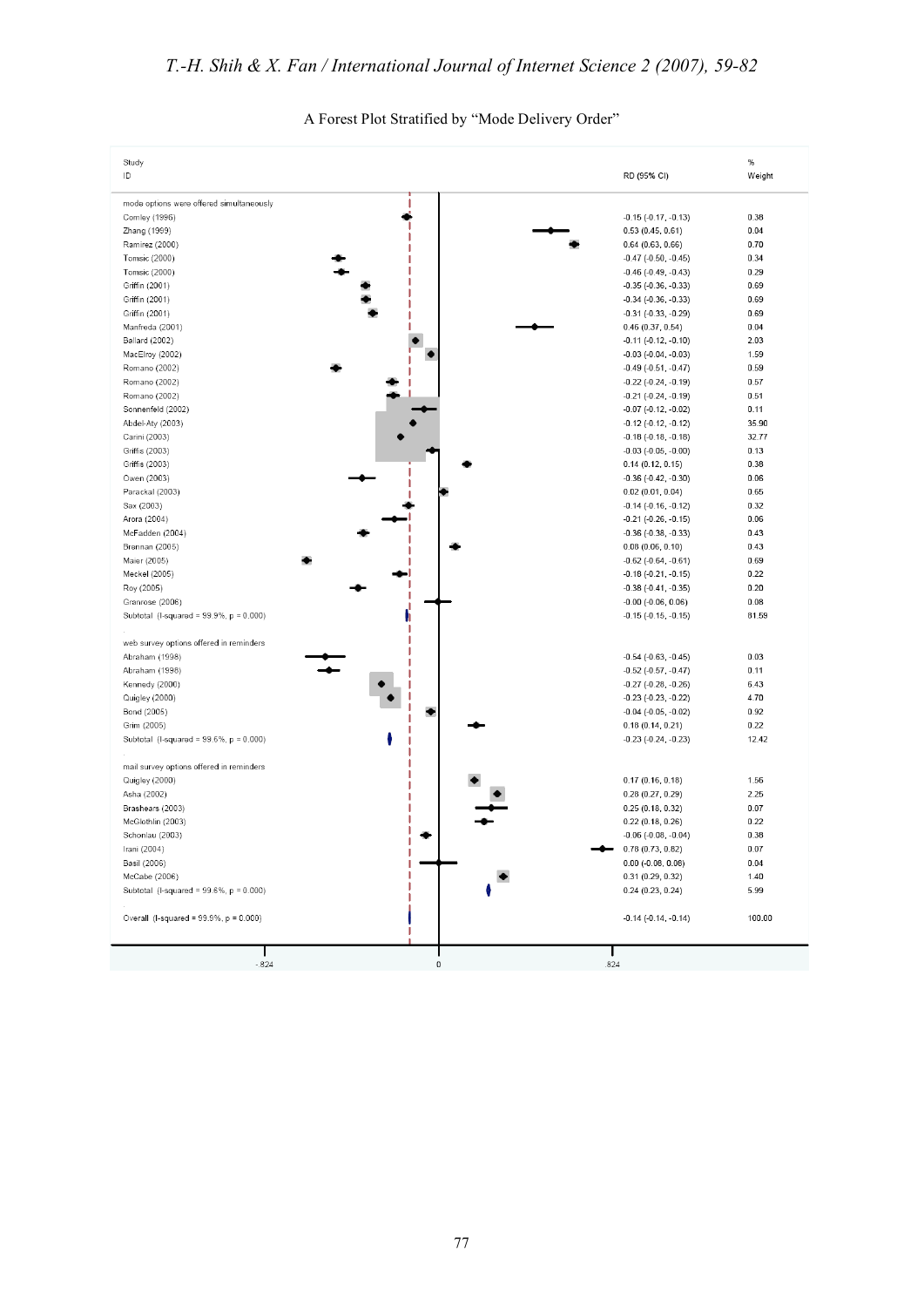| Study                                            |                               | %      |
|--------------------------------------------------|-------------------------------|--------|
| ID                                               | RD (95% CI)                   | Weight |
|                                                  |                               |        |
| college population                               |                               |        |
| Abraham (1998)                                   | $-0.52$ ( $-0.57$ , $-0.47$ ) | 0.11   |
| Kennedy (2000)                                   | $-0.27$ $(-0.28, -0.26)$      | 6.43   |
| Tomsic (2000)                                    | $-0.47$ $(-0.50, -0.45)$      | 0.34   |
| Tomsic (2000)                                    | $-0.46$ $(-0.49, -0.43)$      | 0.29   |
| Sonnenfeld (2002)                                | $-0.07$ $(-0.12, -0.02)$      | 0.11   |
| Carini (2003)                                    | $-0.18$ $(-0.18, -0.18)$      | 32.77  |
| Owen (2003)                                      | $-0.36$ $(-0.42, -0.30)$      | 0.06   |
| Sax (2003)                                       | $-0.14$ $(-0.16, -0.12)$      | 0.32   |
| Bond (2005)                                      | $-0.04$ ( $-0.05$ , $-0.02$ ) | 0.92   |
| Grim (2005)                                      | 0.18(0.14, 0.21)              | 0.22   |
| McCabe (2006)                                    | 0.31 (0.29, 0.32)             | 1.40   |
| Subtotal (I-squared = 99.9%, $p = 0.000$ )       | $-0.18(-0.18,-0.18)$          | 42.98  |
|                                                  |                               |        |
| professionals (journalists, managers, employees) |                               |        |
| Abraham (1998)                                   | $-0.54$ ( $-0.63$ , $-0.45$ ) | 0.03   |
| Zhang (1999)                                     | 0.53(0.45, 0.61)              | 0.04   |
| Quigley (2000)                                   | $-0.23$ $(-0.23, -0.22)$      | 4.70   |
| Quigley (2000)                                   | 0.17(0.16, 0.18)              | 1.56   |
| Ramirez (2000)                                   | 0.64(0.63, 0.66)              | 0.70   |
| MacElroy (2002)                                  | $-0.03$ $(-0.04, -0.03)$      | 1.59   |
| Griffis (2003)                                   | $-0.03$ $(-0.05, -0.00)$      | 0.13   |
| Griffis (2003)                                   | 0.14(0.12, 0.15)              | 0.38   |
| McGlothlin (2003)                                | 0.22(0.18, 0.26)              | 0.22   |
| Irani (2004)                                     | 0.78 (0.73, 0.82)             | 0.07   |
| Granrose (2006)                                  | $-0.00$ $(-0.06, 0.06)$       | 0.08   |
| Subtotal (I-squared = 99.9%, p = 0.000)          | $-0.03$ $(-0.03, -0.02)$      | 9.50   |
|                                                  |                               |        |
| association members and magazine subscribers     |                               |        |
| Comley (1996)                                    | $-0.15 (-0.17, -0.13)$        | 0.38   |
| Asha (2002)                                      | 0.28(0.27, 0.29)              | 2.25   |
| Romano (2002)                                    | $-0.49(-0.51,-0.47)$          | 0.59   |
| Romano (2002)                                    | $-0.22$ $(-0.24, -0.19)$      | 0.57   |
| Romano (2002)                                    | $-0.21$ $(-0.24, -0.19)$      | 0.51   |
| Brashears (2003)                                 | 0.25(0.18, 0.32)              | 0.07   |
| Brennan (2005)                                   | 0.08(0.06, 0.10)              | 0.43   |
| Roy (2005)                                       | $-0.38$ $(-0.41, -0.35)$      | 0.20   |
| Subtotal (I-squared = $99.9\%$ , $p = 0.000$ )   | $0.00$ (-0.00, 0.01)          | 5.01   |
| institutions (companies and organizations)       |                               |        |
| Manfreda (2001)                                  | 0.46(0.37, 0.54)              | 0.04   |
| Arora (2004)                                     | $-0.21$ $(-0.26, -0.15)$      | 0.06   |
| Maier (2005)                                     | $-0.62$ ( $-0.64$ , $-0.61$ ) | 0.69   |
| Meckel (2005)                                    | $-0.18 (-0.21, -0.15)$        | 0.22   |
| Basil (2006)                                     | $0.00$ (-0.08, 0.08)          | 0.04   |
| Subtotal (I-squared = $99.7\%$ , $p = 0.000$ )   | $-0.44$ $(-0.46, -0.43)$      | 1.05   |
|                                                  |                               |        |
| general populations and others                   |                               |        |
| Griffin (2001)                                   | $-0.35$ $(-0.36, -0.33)$      | 0.69   |
| Griffin (2001)                                   | $-0.34$ $(-0.36, -0.33)$      | 0.69   |
| Griffin (2001)                                   | $-0.31$ $(-0.33, -0.29)$      | 0.69   |
| Ballard (2002)                                   | $-0.11$ $(-0.12, -0.10)$      | 2.03   |
| Abdel-Aty (2003)                                 | $-0.12$ $(-0.12, -0.12)$      | 35.90  |
| Parackal (2003)                                  | 0.02(0.01, 0.04)              | 0.65   |
| Schonlau (2003)                                  | $-0.06$ $(-0.08, -0.04)$      | 0.38   |
| McFadden (2004)                                  | $-0.36$ $(-0.38, -0.33)$      | 0.43   |
| Subtotal (I-squared = $99.7\%$ , $p = 0.000$ )   | $-0.13 (-0.13, -0.13)$        | 41.46  |
|                                                  |                               |        |
| Overall (I-squared = 99.9%, p = 0.000)           | $-0.14$ $(-0.14, -0.14)$      | 100.00 |
|                                                  |                               |        |
|                                                  |                               |        |
| 82/<br>92A<br>$\Omega$                           |                               |        |

# A Forest Plot Stratified by "Population Type"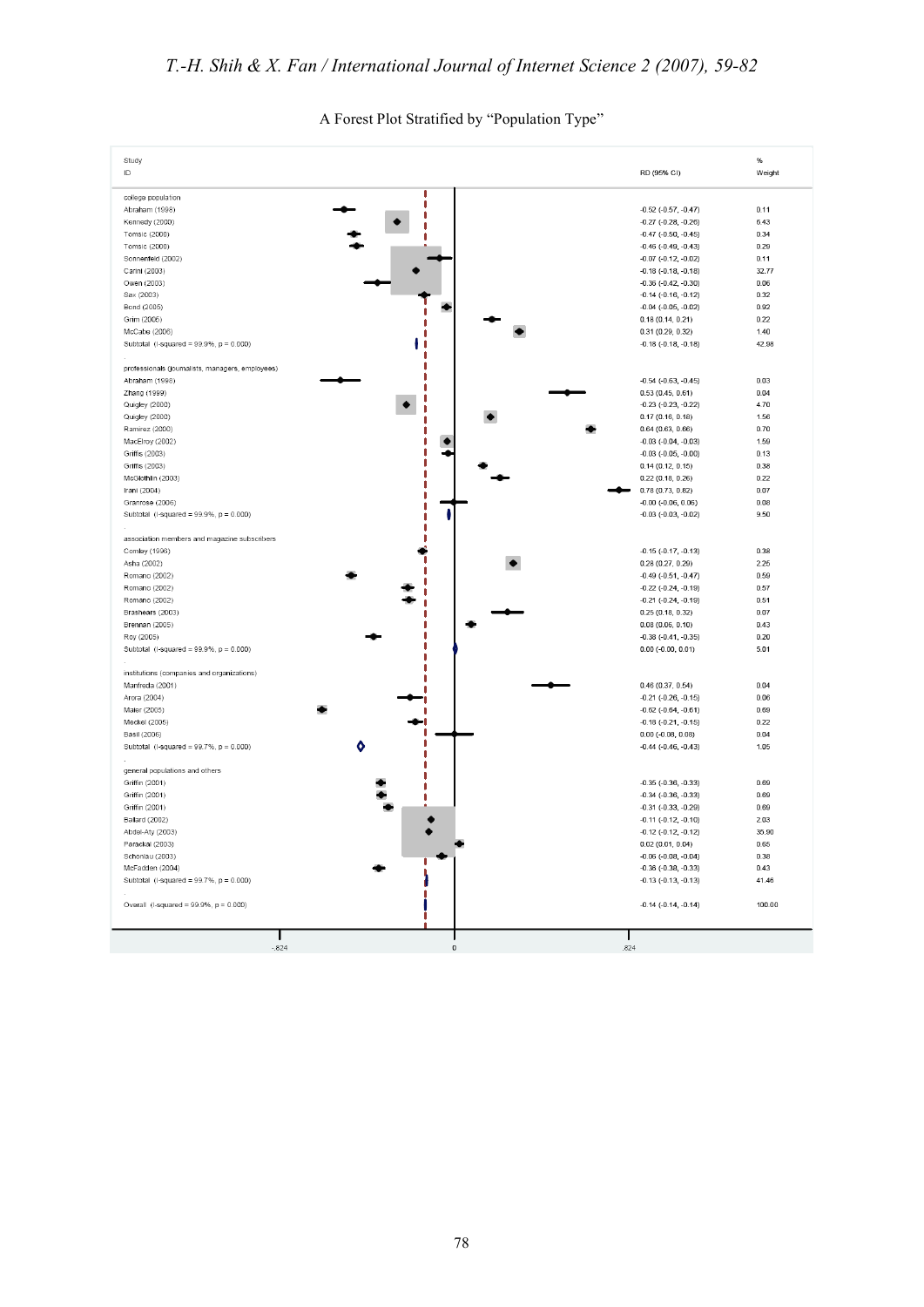| Study                                          |                               | %      |
|------------------------------------------------|-------------------------------|--------|
| ID                                             | RD (95% CI)                   | Weight |
|                                                |                               |        |
| no incentive                                   |                               |        |
| Abraham (1998)                                 | $-0.54$ ( $-0.63$ , $-0.45$ ) | 0.03   |
| Abraham (1998)                                 | $-0.52$ ( $-0.57$ , $-0.47$ ) | 0.11   |
| Kennedy (2000)                                 | $-0.27$ $(-0.28, -0.26)$      | 6.43   |
| Quigley (2000)                                 | $-0.23(-0.23,-0.22)$          | 4.70   |
| Quigley (2000)                                 | 0.17(0.16, 0.18)              | 1.56   |
| Ramirez (2000)                                 | $0.64$ (0.63, 0.66)           | 0.70   |
| Griffin (2001)                                 | $-0.35$ $(-0.36, -0.33)$      | 0.69   |
| Griffin (2001)                                 | $-0.34$ ( $-0.36$ , $-0.33$ ) | 0.69   |
| Griffin (2001)                                 | $-0.31$ $(-0.33, -0.29)$      | 0.69   |
| Manfreda (2001)                                | 0.46(0.37, 0.54)              | 0.04   |
| <b>Ballard (2002)</b>                          | $-0.11$ $(-0.12, -0.10)$      | 2.03   |
| Romano (2002)                                  | $-0.49$ $(-0.51, -0.47)$      | 0.59   |
| Romano (2002)                                  | $-0.22$ $(-0.24, -0.19)$      | 0.57   |
| Romano (2002)                                  | $-0.21$ $(-0.24, -0.19)$      | 0.51   |
| Brashears (2003)                               | 0.25(0.18, 0.32)              | 0.07   |
| Carini (2003)                                  | $-0.18$ $(-0.18, -0.18)$      | 32.77  |
| Griffis (2003)                                 | $-0.03$ $(-0.05, -0.00)$      | 0.13   |
| Griffis (2003)                                 | 0.14(0.12, 0.15)              | 0.38   |
| McGlothlin (2003)                              | 0.22(0.18, 0.26)              | 0.22   |
| Owen (2003)                                    | $-0.36$ $(-0.42, -0.30)$      | 0.06   |
| Parackal (2003)                                | 0.02(0.01, 0.04)              | 0.65   |
| Sax (2003)                                     | $-0.14$ ( $-0.16$ , $-0.12$ ) | 0.32   |
| Arora (2004)                                   | $-0.21$ ( $-0.26$ , $-0.15$ ) | 0.06   |
| Irani (2004)                                   | 0.78(0.73, 0.82)              | 0.07   |
| Bond (2005)                                    | $-0.04$ $(-0.05, -0.02)$      | 0.92   |
| Brennan (2005)                                 | 0.08(0.06, 0.10)              | 0.43   |
| Grim (2005)                                    | 0.18(0.14, 0.21)              | 0.22   |
| Maier (2005)                                   | $-0.62$ $(-0.64, -0.61)$      | 0.69   |
| Granrose (2006)                                | $-0.00$ $(-0.06, 0.06)$       | 0.08   |
| McCabe (2006)                                  | 0.31(0.29, 0.32)              | 1.40   |
| Subtotal (I-squared = $99.9\%$ , $p = 0.000$ ) | $-0.16$ ( $-0.16$ , $-0.16$ ) | 57.82  |
| some incentive                                 |                               |        |
| Comley (1996)                                  | $-0.15(-0.17,-0.13)$          | 0.38   |
| Zhang (1999)                                   | 0.53(0.45, 0.61)              | 0.04   |
| Tomsic (2000)                                  | $-0.47$ $(-0.50, -0.45)$      | 0.34   |
| Tomsic (2000)                                  | $-0.46$ $(-0.49, -0.43)$      | 0.29   |
| Asha (2002)                                    | 0.28(0.27, 0.29)              | 2.25   |
| MacElroy (2002)                                | $-0.03$ $(-0.04, -0.03)$      | 1.59   |
| Sonnenfeld (2002)                              | $-0.07$ $(-0.12, -0.02)$      | 0.11   |
| Abdel-Aty (2003)                               | $-0.12$ $(-0.12, -0.12)$      | 35.90  |
| Schonlau (2003)                                | $-0.06$ $(-0.08, -0.04)$      | 0.38   |
| McFadden (2004)                                | $-0.36$ $(-0.38, -0.33)$      | 0.43   |
| Meckel (2005)                                  | $-0.18(-0.21,-0.15)$          | 0.22   |
| Roy (2005)                                     | $-0.38(-0.41,-0.35)$          | 0.20   |
| Basil (2006)                                   | $0.00$ (-0.08, 0.08)          | 0.04   |
| Subtotal (I-squared = 99.8%, p = 0.000)        | $-0.10(-0.11,-0.10)$          | 42.18  |
| Overall (I-squared = 99.9%, p = 0.000)         | $-0.14 (-0.14, -0.14)$        | 100.00 |
|                                                |                               |        |
|                                                |                               |        |
| $-824$<br>0                                    | 824                           |        |

# A Forest Plot Stratified by "Incentive"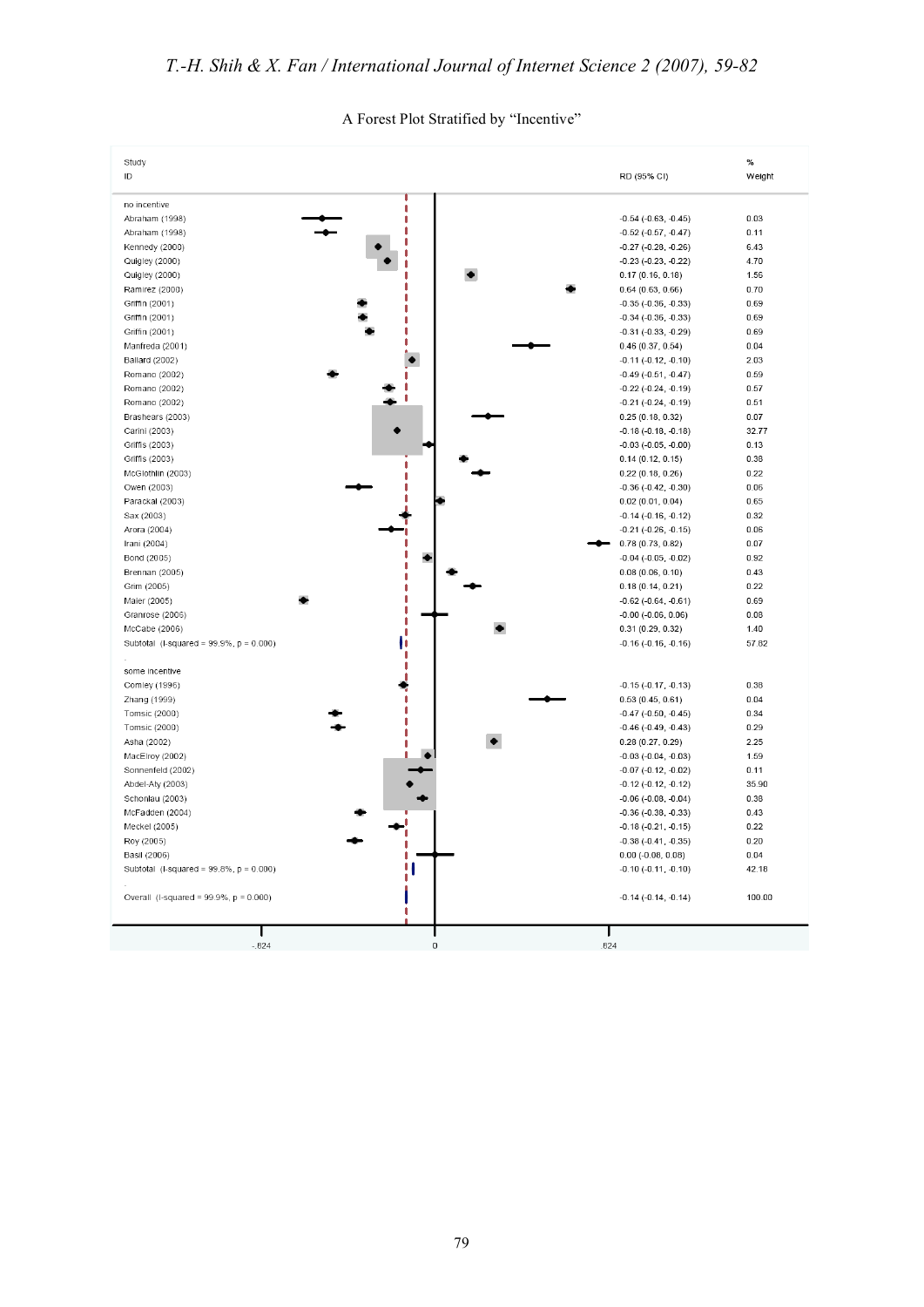| Study                                               |                               | %      |
|-----------------------------------------------------|-------------------------------|--------|
| ID                                                  | RD (95% CI)                   | Weight |
|                                                     |                               |        |
| ſ<br>no reminder                                    |                               |        |
| Kennedy (2000)                                      | $-0.27$ $(-0.28, -0.26)$      | 6.43   |
| Asha (2002)                                         | 0.28(0.27, 0.29)              | 2.25   |
| <b>Ballard</b> (2002)                               | $-0.11$ $(-0.12, -0.10)$      | 2.03   |
| MacElroy (2002)                                     | $-0.03$ $(-0.04, -0.03)$      | 1.59   |
| Romano (2002)                                       | $-0.49$ $(-0.51, -0.47)$      | 0.59   |
| Romano (2002)                                       | $-0.22$ $(-0.24, -0.19)$      | 0.57   |
| Romano (2002)                                       | $-0.21$ $(-0.24, -0.19)$      | 0.51   |
| Abdel-Aty (2003)                                    | $-0.12$ $(-0.12, -0.12)$      | 35.90  |
| Carini (2003)                                       | $-0.18(-0.18,-0.18)$          | 32.77  |
| Arora (2004)                                        | $-0.21$ $(-0.26, -0.15)$      | 0.06   |
|                                                     | $-0.38(-0.41,-0.35)$          | 0.20   |
| Roy (2005)<br>Granrose (2006)                       |                               | 0.08   |
|                                                     | $-0.00$ $(-0.06, 0.06)$       | 82.98  |
| Subtotal (I-squared = 99.9%, p = 0.000)             | $-0.15 (-0.15, -0.15)$        |        |
|                                                     |                               |        |
| one reminder                                        |                               |        |
| Comley (1996)                                       | $-0.15(-0.17,-0.13)$          | 0.38   |
| Quigley (2000)                                      | $-0.23$ $(-0.23, -0.22)$      | 4.70   |
| Quigley (2000)                                      | 0.17(0.16, 0.18)              | 1.56   |
| Ramirez (2000)                                      | 0.64(0.63, 0.66)              | 0.70   |
| McGlothlin (2003)                                   | 0.22(0.18, 0.26)              | 0.22   |
| McFadden (2004)                                     | $-0.36$ $(-0.38, -0.33)$      | 0.43   |
| Grim (2005)                                         | 0.18(0.14, 0.21)              | 0.22   |
| Maier (2005)                                        | $-0.62$ ( $-0.64$ , $-0.61$ ) | 0.69   |
| Subtotal (I-squared = $99.9\%$ , $p = 0.000$ )<br>ı | $-0.10(-0.11,-0.10)$          | 8.90   |
|                                                     |                               |        |
| two reminders                                       |                               |        |
| Griffin (2001)                                      | $-0.35$ $(-0.36, -0.33)$      | 0.69   |
| Griffin (2001)                                      | $-0.34$ $(-0.36, -0.33)$      | 0.69   |
| Griffin (2001)                                      | $-0.31$ $(-0.33, -0.29)$      | 0.69   |
| Manfreda (2001)                                     | 0.46(0.37, 0.54)              | 0.04   |
| Griffis (2003)                                      | $-0.03$ $(-0.05, -0.00)$      | 0.13   |
| Griffis (2003)                                      | 0.14(0.12, 0.15)              | 0.38   |
| Owen (2003)                                         | $-0.36$ $(-0.42, -0.30)$      | 0.06   |
| Parackal (2003)                                     | 0.02(0.01, 0.04)              | 0.65   |
|                                                     |                               |        |
| Sax (2003)                                          | $-0.14$ $(-0.16, -0.12)$      | 0.32   |
| Schonlau (2003)                                     | $-0.06$ $(-0.08, -0.04)$      | 0.38   |
| Bond (2005)                                         | $-0.04$ ( $-0.05$ , $-0.02$ ) | 0.92   |
| Brennan (2005)                                      | 0.08(0.06, 0.10)              | 0.43   |
| Meckel (2005)                                       | $-0.18(-0.21,-0.15)$          | 0.22   |
| Basil (2006)                                        | $0.00$ (-0.08, 0.08)          | 0.04   |
| Subtotal (I-squared = 99.7%, p = 0.000)             | $-0.13(-0.14,-0.12)$          | 5.65   |
|                                                     |                               |        |
| three reminders                                     |                               |        |
| Zhang (1999)                                        | 0.53(0.45, 0.61)              | 0.04   |
| Tomsic (2000)                                       | $-0.47$ $(-0.50, -0.45)$      | 0.34   |
| Tomsic (2000)                                       | $-0.46$ $(-0.49, -0.43)$      | 0.29   |
| Sonnenfeld (2002)                                   | $-0.07$ $(-0.12, -0.02)$      | 0.11   |
| Brashears (2003)                                    | 0.25(0.18, 0.32)              | 0.07   |
| Subtotal (I-squared = 99.6%, p = 0.000)             | $-0.31$ $(-0.33, -0.29)$      | 0.86   |
|                                                     |                               |        |
| five reminders                                      |                               |        |
| Abraham (1998)                                      | $-0.54$ ( $-0.63$ , $-0.45$ ) | 0.03   |
| Abraham (1998)                                      | $-0.52$ ( $-0.57$ , $-0.47$ ) | 0.11   |
| McCabe (2006)                                       | 0.31 (0.29, 0.32)             | 1.40   |
| Subtotal (I-squared = 99.9%, p = 0.000)             | 0.23(0.22, 0.24)              | 1.55   |
|                                                     |                               |        |
|                                                     |                               |        |
| eight reminders                                     |                               |        |
| Irani (2004)                                        | 0.78(0.73, 0.82)              | 0.07   |
| Subtotal $(I-squared = .% , p = .)$                 | 0.78 (0.73, 0.82)             | 0.07   |
|                                                     |                               |        |
| Overall (I-squared = 99.9%, p = 0.000)              | $-0.14 (-0.14, -0.14)$        | 100.00 |
|                                                     |                               |        |
|                                                     |                               |        |
| $-.824$<br>0<br>.824                                |                               |        |

# A Forest Plot Stratified by "Follow-Up Reminders"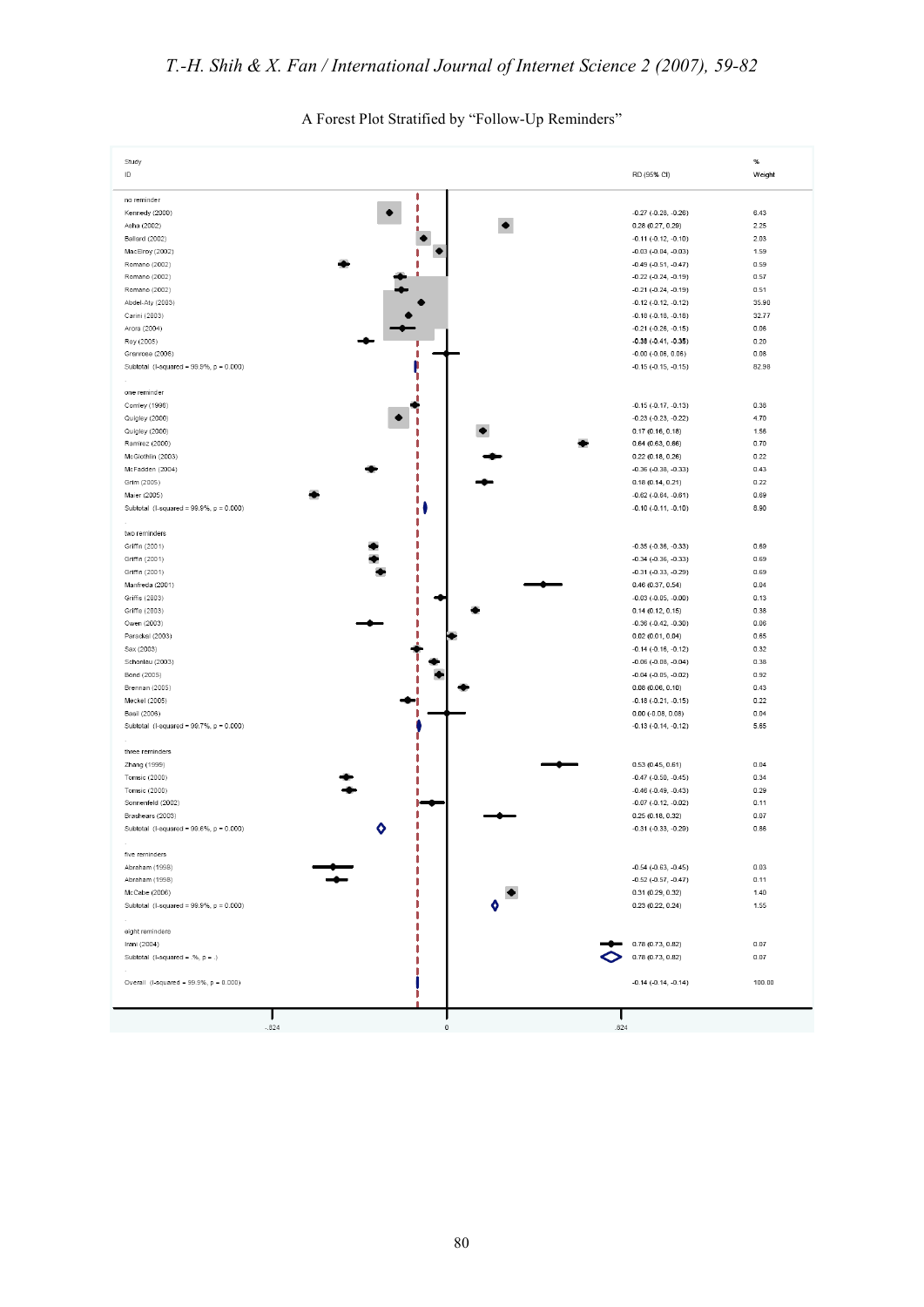## **Appendix 2**

|                   | Study sample size | Paper survey  | Web survey    | Overall response rate |
|-------------------|-------------------|---------------|---------------|-----------------------|
| Study             |                   | response rate | response rate |                       |
| Comley (1996)     | 1,769             | 16%           | $1\%$         | 17%                   |
| Abraham (1998)    | 162               | 67%           | 14%           | $81\%$                |
| Abraham (1998)    | 512               | 58%           | 6%            | 64%                   |
| Zhang (1999)      | 201               | 18%           | 71%           | 89%                   |
| Kennedy (2000)    | 29,809            | 35%           | $8\%$         | 43%                   |
| Quigley (2000)    | 7,209             | 10%           | 27%           | 37%                   |
| Quigley (2000)    | 21,805            | 32%           | 10%           | 42%                   |
| Ramirez (2000)    | 3,243             | 11%           | 76%           | 87%                   |
| Tomsic (2000)     | 1,591             | 52%           | 4%            | 56%                   |
| Tomsic (2000)     | 1,360             | 51%           | 5%            | 57%                   |
| Griffin (2001)    | 3,189             | 36%           | $2\%$         | 38%                   |
| Griffin (2001)    | 3,205             | 37%           | $2\%$         | 40%                   |
| Griffin (2001)    | 3,202             | 33%           | $2\%$         | 35%                   |
| Manfreda (2001)   | 200               | 18%           | 63%           | $81\%$                |
| Sax (2001)        | 1,468             |               |               | 24%                   |
| Asha (2002)       | 10,447            | 14%           | 42%           | 56%                   |
| Ballard (2002)    | 9,400             | 18%           | $8\%$         | 26%                   |
| Bourgaux (2002)   | 1,547             |               |               | 52%                   |
| Bourgaux (2002)   | 599               |               |               | 57%                   |
| Bourgaux (2002)   | 187               |               |               | 52%                   |
| MacElroy (2002)   | 7,362             | 10%           | 7%            | 17%                   |
| Romano (2002)     | 2,368             | 44%           | 23%           | 67%                   |
| Romano (2002)     | 2,631             | 43%           | 22%           | 65%                   |
| Romano (2002)     | 2,739             | 57%           | $8\%$         | 64%                   |
| Sonnenfeld (2002) | 490               | 27%           | 20%           | 46%                   |
| Abdel-Aty (2003)  | 166,433           | 12%           | 0.3%          | 13%                   |
| Brashears (2003)  | 323               | 24%           | 49%           | 72%                   |
| Carini (2003)     | 151,910           | 25%           | 7%            | 32%                   |
| Griffis (2003)    | 1,776             | 0.4%          | 14%           | 14%                   |
| Griffis (2003)    | 585               | $6\%$         | 4%            | 10%                   |
|                   |                   |               |               |                       |
| Ketsche (2003)    | 637               |               |               | 43%                   |
| McGlothlin (2003) | 1,022<br>295      | 21%           | 42%           | 63%                   |
| Owen (2003)       |                   | 39%<br>11%    | $2\%$         | 41%                   |
| Parackal (2003)   | 3,000             |               | 13%           | 24%                   |
| Sax (2003)        | 1,496             | 19%           | $5\%$         | 24%                   |
| Schonlau (2003)   | 1,750             | 13%           | $7\%$         | 20%                   |
| Arora (2004)      | 268               | 24%           | 3%            | 26%                   |
| Irani (2004)      | 331               | 6%            | 84%           | 90%                   |
| McFadden (2004)   | 2,000             | 40%           | 4%            | 45%                   |
| Porter (2004)     | 1,138             |               |               | 36%                   |
| Porter (2004)     | 1,134             |               |               | 33%                   |
| Bond (2005)       | 4,283             | 19%           | 16%           | 35%                   |
| Brennan (2005)    | 2,000             | $9\%$         | 17%           | 25%                   |
| Grim (2005)       | 1,000             | 14%           | 32%           | 45%                   |
| Keith (2005)      | 804               |               |               | 59%                   |
| Maier (2005)      | 3,198             | 67%           | $5\%$         | 72%                   |

Studies Used in the Meta-Analysis